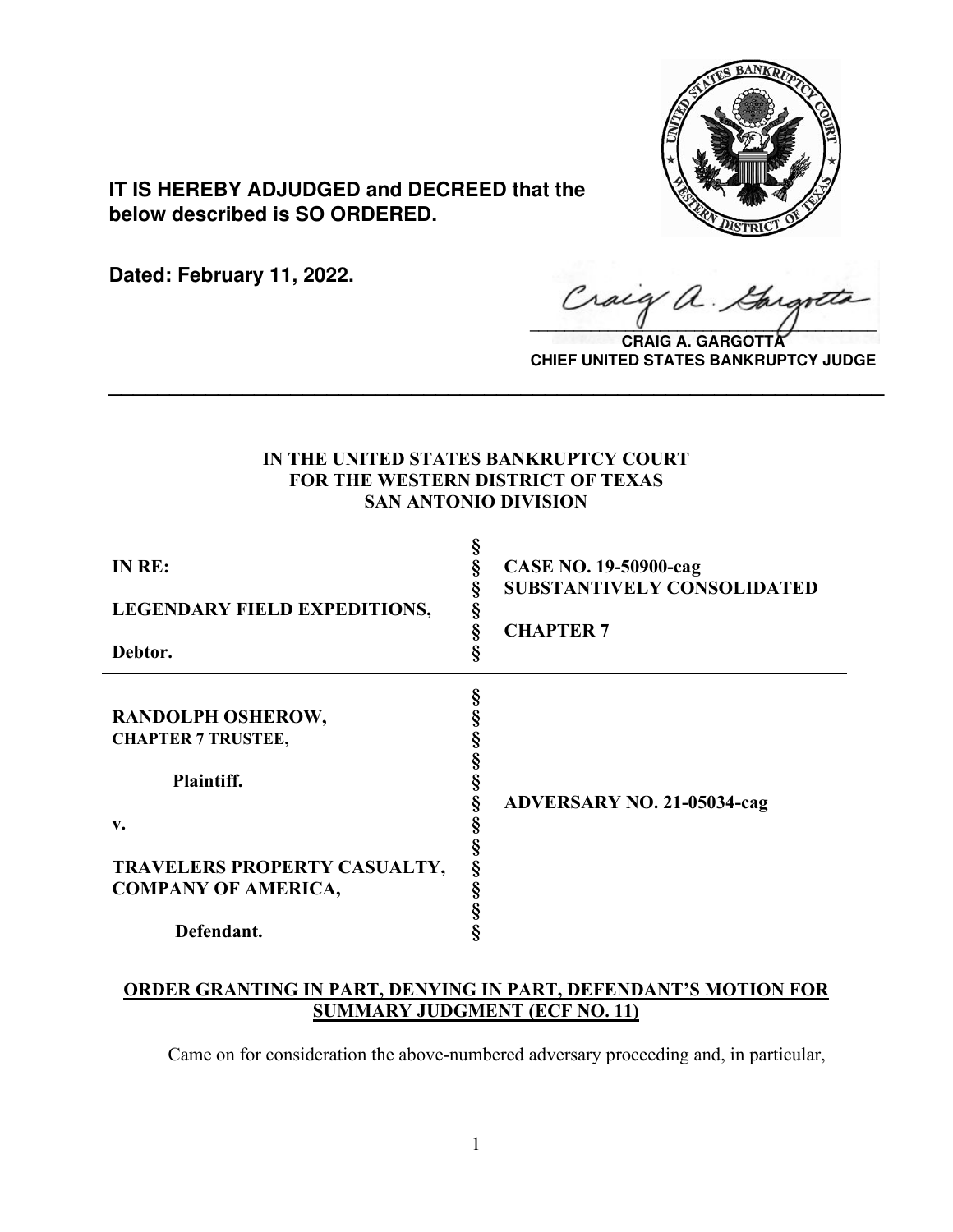Travelers Property Casualty Company of America's ("Travelers" or "Defendant") Motion for Summary Judgment (ECF No. 11) ("Motion or MSJ"). Randolph Osherow ("Trustee" or "Plaintiff") filed his Response (ECF No. [1](#page-1-0)8), and Defendant filed its Reply (ECF No. 21).<sup>1</sup> The Court took the matter under advisement without the necessity of a hearing. After considering the pleadings and arguments contained therein, the Court finds that the Motion should be granted in part, and denied in part.

This Court has jurisdiction over this matter under 28 U.S.C. §§ 1334 (a) and (b). This is a core proceeding under 28 U.S.C. § 157(b)(2)(F) because it involves a proceeding to determine, avoid, or recover a preference. Venue is proper under 28 U.S.C. §§ 1408 and 1409. This matter is referred to the Court pursuant to the District Court's Standing Order of Reference. The parties have consented to this Court's authority to enter a final order. (ECF Nos. 9 and 10).

#### **BACKGROUND**

AAF Players LLC DBA Alliance of American Football was a professional American football league founded in 2018. The league consisted of eight teams in the southern and western United States. The league played for part of the 2019 season before disbanding and filing for Chapter 7 bankruptcy protection on April 17, 2019. On April 17, 2019, AAF Players, LLC; AAF Properties, LLC; Legendary Field Exhibitions, LLC; and Ebersol Sports Media Group, Inc. (collectively, "AAF") each filed a chapter 7 bankruptcy case in this Court. After a hearing on July 3, 2019, the cases of all the AAF debtors were substantively consolidated into one lead case numbered 19-50900-cag (Case No. 19-50900, ECF No. 150).

During its brief existence, AAF was required by law to maintain workers' compensation insurance. *See* Ga. Code Ann. §§ 34-9-120,34-9-121(a) (West 2021) (workers compensation

<span id="page-1-0"></span><sup>&</sup>lt;sup>1</sup> "ECF" denotes electronic filing number in Adversary No. 21-05034-cag.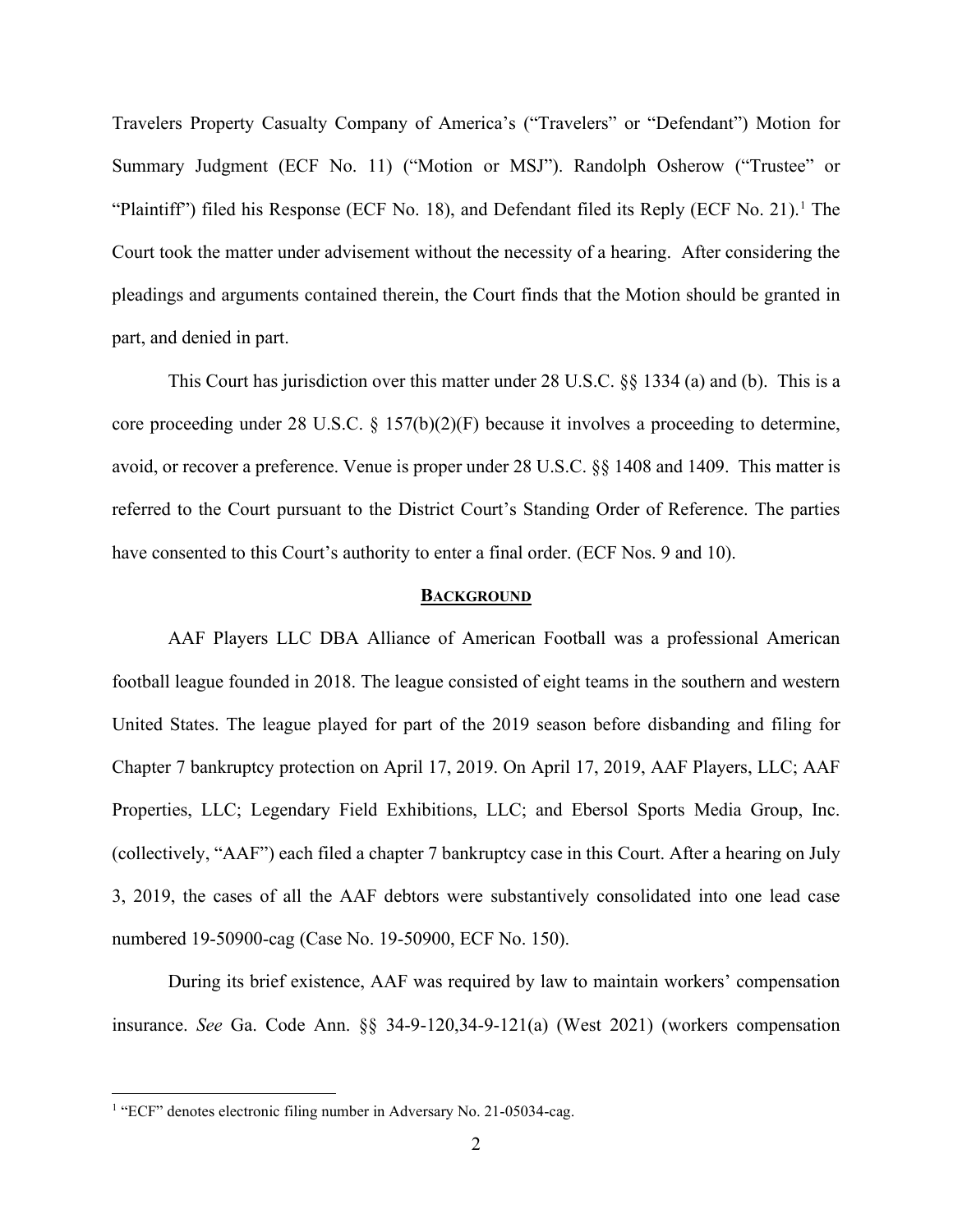insurance required by businesses in Georgia) and Ga. Code Ann. § 34-9-126 (employer must submit evidence of workers compensation coverage to Georgia's State Board of Workers Compensation). Because AAF was unable to obtain this insurance in the voluntary market, AAF applied to Georgia's Workers' Compensation Insurance Plan, an "assigned risk plan" established by the State of Georgia. *See* Ga. Code Ann. § 34-9-133. Many states, such as Georgia, have established assigned risk plans as a "market of last resort" for companies unable to obtain required insurance. Private insurers, like Travelers, are required to participate in the assigned risk system and are randomly assigned applications to issue policies. *See* Ga. Comp. R. & Regs. 120-2-38-.07.

AAF submitted its application to the National Council of Compensation Insurance ("NCCI"), which serves as the Administrator for Georgia's Assigned Risk Workers' Compensation Insurance Plans. NCCI bound the assigned risk coverage and assigned the application to Travelers to issue an assigned risk workers compensation policy. *See* Belins Declaration, ¶ 4, at page 3, and Exhibit 1 thereto. [2](#page-2-0) Thereafter, Travelers issued to AAF its *Workers Compensation and Employer's Liability Policy* (policy number R6EJUB-1K75553-8-18) with a policy period of December 7, 2018 through December 7, 2019 (the "Policy"). *See* Belins Declaration, ¶ 4, at page 3, and Exhibit 2 thereto (a copy of the Policy).

Because the Policy premium exceeded \$250,000, the Policy was subject to NCCI's Loss Sensitive Rating Plan ("LSRP") requirements. *See* Belins Declaration, ¶ 5, at page 3, and Exhibit 2 thereto (the LSRP Endorsements and NCCI Guide included with the Policy). According to Defendant, unlike guaranteed cost assigned risk workers' compensation policies, which have a set and established premium that does not change or adjust based on losses, an LSRP policy has premiums that adjust based on losses incurred during the policy period. As such, the insured bears

<span id="page-2-0"></span><sup>&</sup>lt;sup>2</sup> Mary Ellen Belins provided two declarations in support of the Motion. The first declaration is attached to the Motion (ECF No. 11) and the amended declaration is attached to Defendant's Reply (ECF No. 21).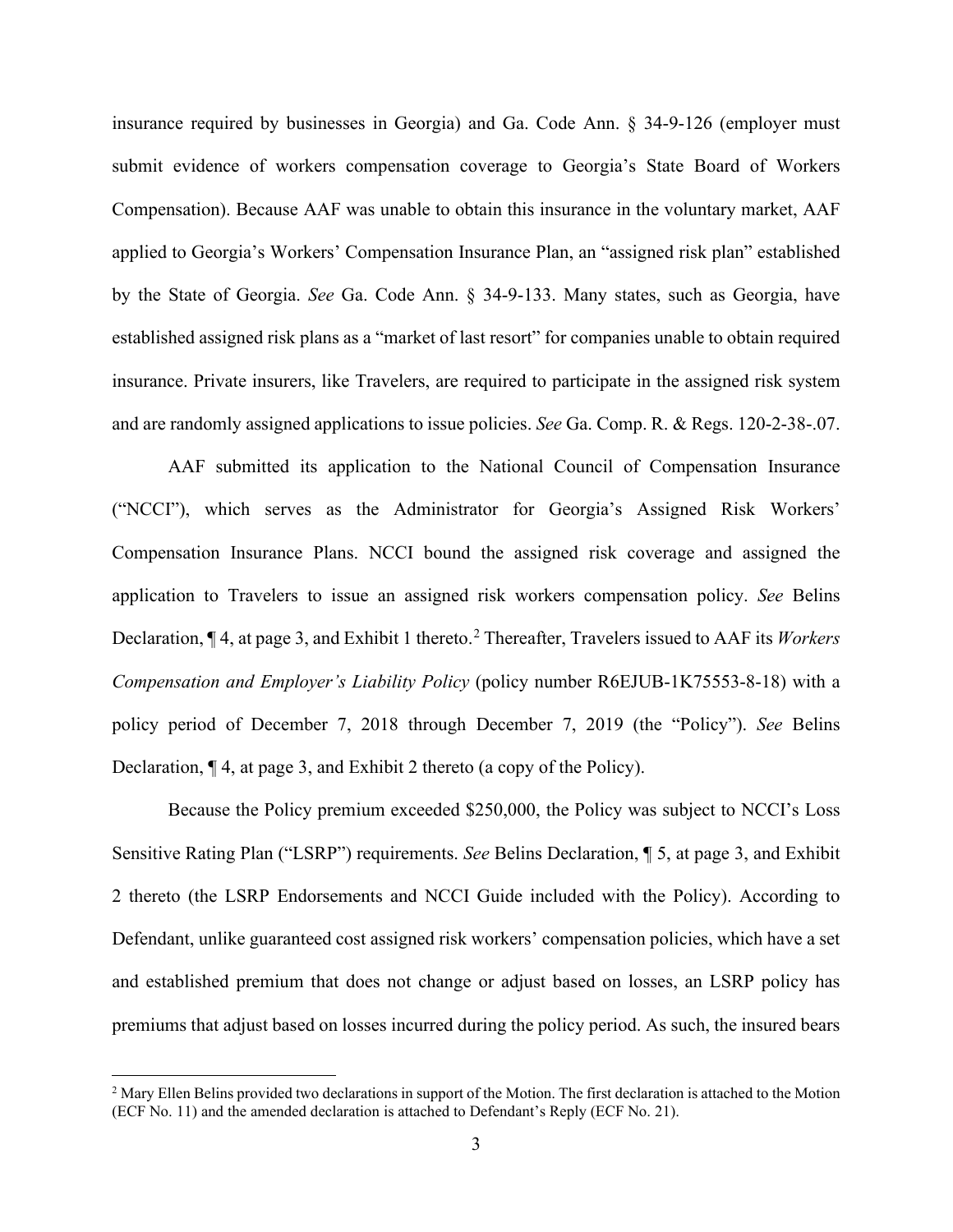some of the risk for claims during the policy period. The LSRP requires that the insured make a "contingency deposit" equal to 20% of the premium. Per the terms of the LSRP, the contingency deposit "serves as collateral for premium that may be due to the assigned carrier as a result of losses incurred during the policy term." *See* Belins Declaration, ¶ 6, at page 4.

At the inception of the Policy, AAF owed a total of \$3,521,671. This amount represents the initial premium and certain other charges in the amount of \$2,935,452, plus the LSRP deposit in the amount of \$586,219. On January 9, 2019, AAF made a down payment of the premium in the amount of \$1,467,726 (equal to one half of the initial premium). *See* Belins Declaration, ¶ 6, at page 4. On January 14, 2019, Travelers sent an invoice for the remaining balance of \$2,053,945 (equal to the remaining initial premium of \$1,467,726 plus the LSRP deposit of \$586,219). On January 22, 2019, AAF made a second payment in the amount of \$1,467,727 (equal to the second half of the initial premium plus one dollar). *See* Belins Declaration, ¶ 7, at pages 4 -5. Stated differently, the January 22, 2019 payment from AAF covered the remaining initial premium balance (plus one dollar), but *not* the LSRP contingency deposit. Defendant asserts that the policy, applicable NCCI rules and regulations, and applicable insurance law required payment of the LSRP deposit

On February 11, 2019, Defendant sent an invoice for the remaining balance of \$586,218 (equal to the amount of the LSRP contingency deposit minus one dollar), stating the payment must be received by March 1, 2019 as required under applicable assigned risk policy rules. Two days later, on February 13, 2019, Defendant sent a notice of cancellation pursuant to NCCI policy and law, stating that the Policy would be cancelled effective March 25, 2019, subject to reinstatement if the \$586,218 was paid on or before that date. On March 22, 2019, AAF paid the outstanding amount of the contingency deposit of \$586,218 (the "Transfer"). Defendant applied the Transfer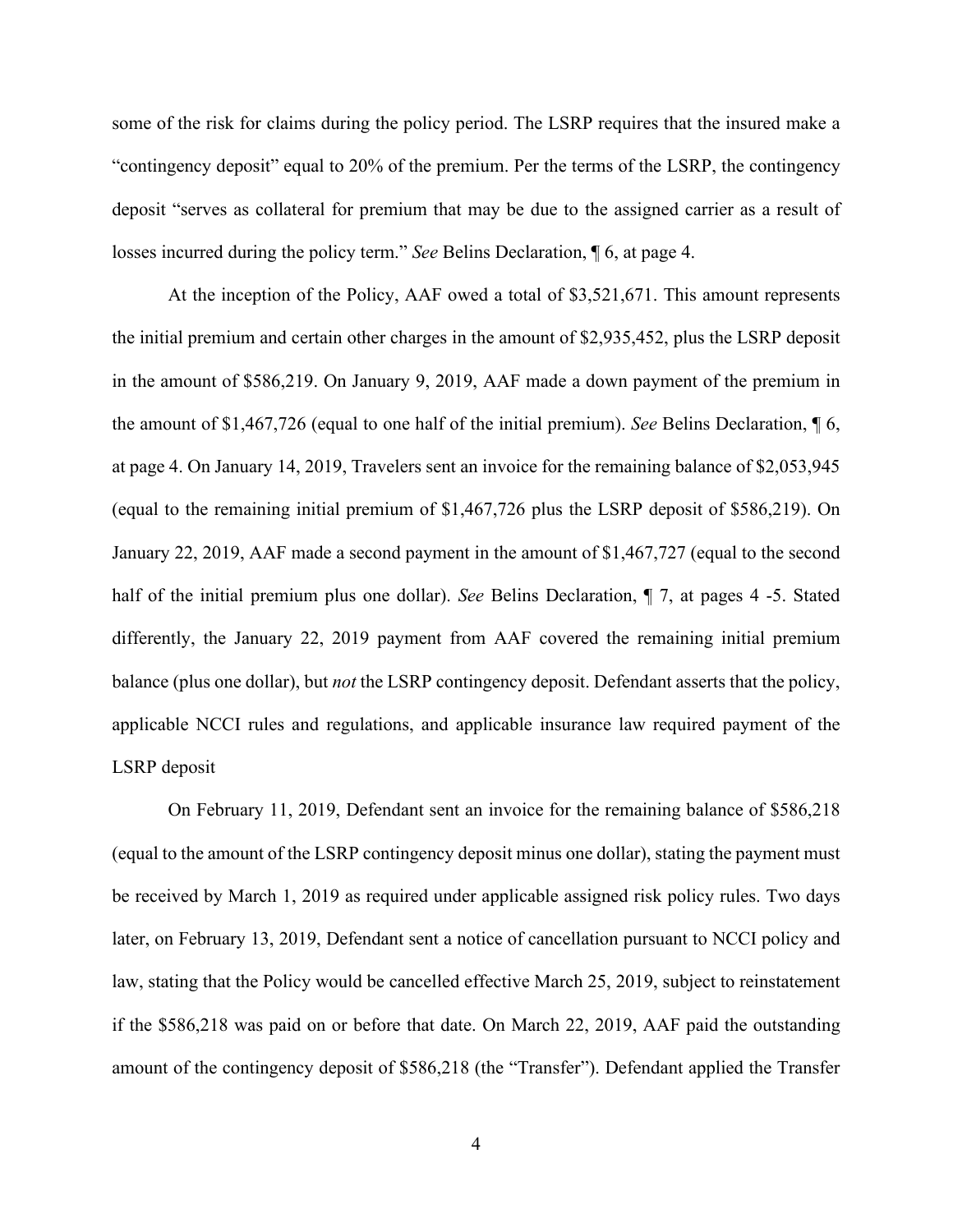to the outstanding LSRP contingency deposit. The Policy was reinstated and full coverage under the Policy continued, protecting AAF against workers compensation claims under the Policy. *See*  Belins Declaration, ¶ 8, at page 5. Trustee argues that the Transfer, made more than 100 days after it was due, more than 60 days after the initial premium payments were made, and only twenty-five days before Debtors voluntarily filed for chapter 7, is a preferential payment.

Trustee states that Debtors agreed to pay Travelers \$3,521,671 (the "Premium"). *See* Policy at p. 9 of 128. Also, Trustee posits that Travelers admits the entire Premium amount was due at the inception of the Policy period. *See* Motion at ¶ 7 ("At the inception of the Policy, [Debtor] owed a total of \$3,521,671…"); ¶ 16 (stating that Premium invoices show: "obligations owed, and amounts paid."). Trustee maintains that the Belins Declaration conclusively establishes this. ("At the inception of the Policy, … [Debtor] owed \$3,521,671…") *Id*. at ¶ 20 ("When [Debtor] did not pay its Policy obligations in full…"). Further, Trustee argues that Debtors might owe more (or less) than the Premium based on the policy, but that there is no dispute Debtors owed the full amount of the Premium at the Policy's inception. Moreover, Trustee argues that the "total estimated premium" included an LSRP payment which acted as a deposit until the final amount due was determined. The LSRP amount was simply one component of the total Premium, which, like the other Premium components, was due upon issuance of the Policy. Trustee also argues that Debtors' bank statement indicates the Transfer was made on March 25, 2019. *See* Exhibit 1, Trustee Declaration and Exhibit 1-A, Debtors' bank statements. At no time was coverage rescinded, changed, or interrupted.

After AAF ceased operating and filed its Chapter 7 bankruptcy, the Policy was cancelled effective May 7, 2019. In September of 2019, Travelers calculated the LSRP retrospective rating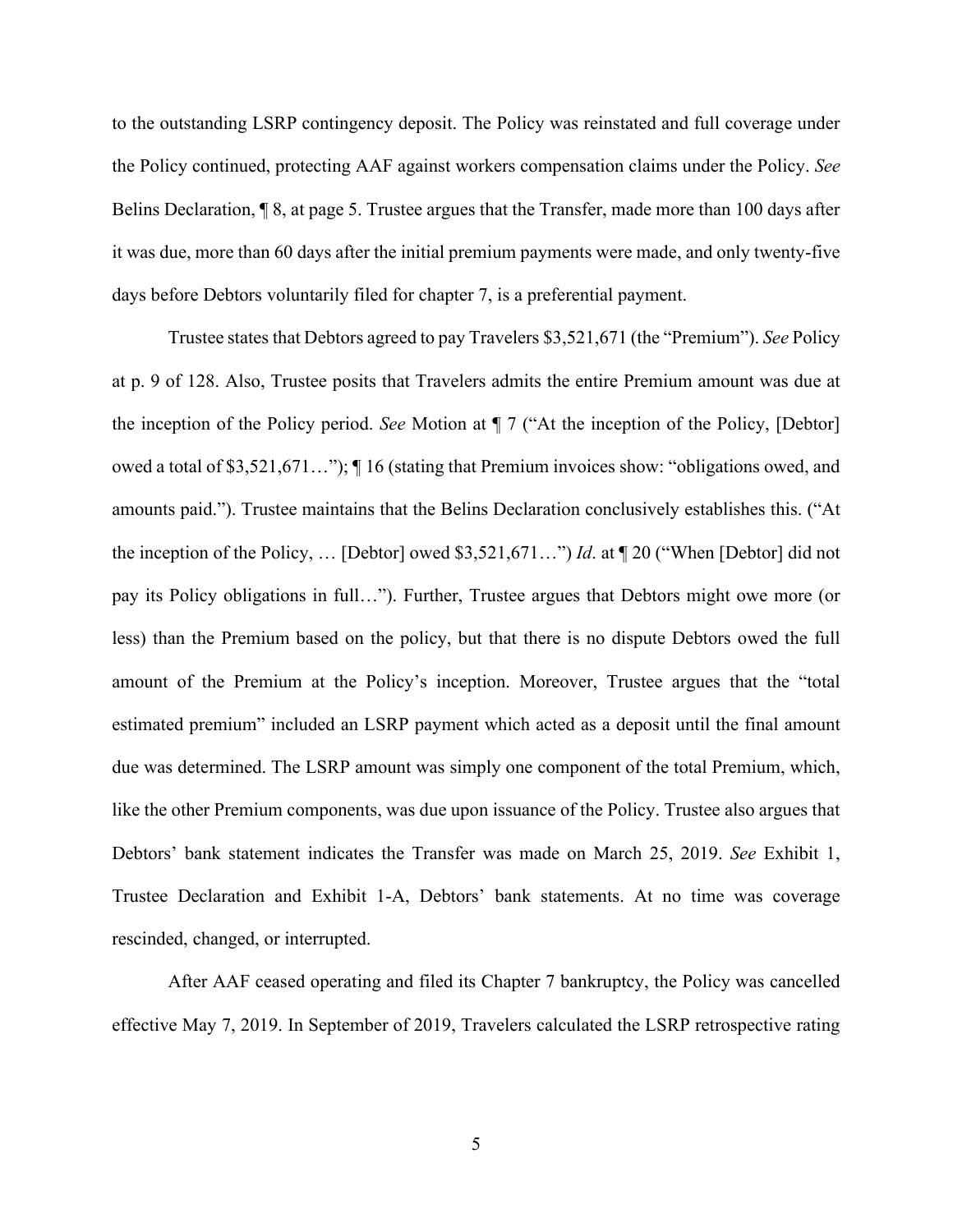adjustment and determined total plan charges of \$4,832,210 were due under the Policy and the LSRP rules governing the Policy. *See* Belins Declaration, 1, 10, at page 6.<sup>[3](#page-5-0)</sup>

#### **SUMMARY JUDGMENT STANDARD**

Bankruptcy Rule 7056 applies Federal Rule of Civil Procedure 56(c) to adversary proceedings. Summary judgment is appropriate "if the pleadings, depositions, answers to interrogatories, and admissions on file, together with the affidavits, if any, show that there is no genuine issue as to any material fact and that the moving party is entitled to a judgment as a matter of law." Fed. R. Civ. P. 56(c); *Celotex Corp. v. Catrett*, 477 U.S. 317, 322 (1986). If summary judgment is appropriate, the Court may resolve the case as a matter of law. *Celotex Corp.*, 477 U.S. at 323; *Blackwell v. Barton*, 34 F.3d 298, 301 (5th Cir. 1994). The Fifth Circuit has stated "[t]he standard of review is not merely whether there is a sufficient factual dispute to permit the case to go forward, but whether a rational trier of fact could find for the non-moving party based upon evidence before the court." *James v. Sadler*, 909 F.2d 834, 837 (5th Cir. 1990) (citing *Matsushita Elec. Indus. Co., Ltd. v. Zenith Radio Corp.*, 475 U.S. 574, 586 (1986)).

To prevail on summary judgment, the moving party has the burden of showing the absence of a genuine issue of material fact and the appropriateness of judgment as a matter of law. *Union Planters Nat. Leasing v. Woods*, 687 F.2d 117 (5th Cir. 1982). Rule 56 contemplates a shifting burden. Once a properly supported motion for summary judgment is presented, "the nonmoving party must rebut with 'significant probative' evidence." *Ferguson v. Nat. Broadcasting Co., Inc.*, 584 F.2d 111, 114 (5th Cir. 1978) (citations omitted). If the record "taken as a whole, could not

<span id="page-5-0"></span><sup>&</sup>lt;sup>3</sup> Prior to the Court considering the Motion, Plaintiff filed Trustee's Objections and Motion to Strike Declaration of Mary Ellen Belins (ECF No. 19) and Trustee's Objection to and Motion to Strike the Supplemental Declaration of Mary Ellen Belins (ECF No. 24). Defendant filed its Responses at ECF Nos. 22 and 27. The Court held a hearing on the Trustee's Objections and Motions to Strike on October 25, 2021, and for the reasons stated on the record, denied both Objections and Motions. (ECF Nos. 28 and 29). As such, the Court found that all of Defendant's summary judgment was competent, admissible evidence.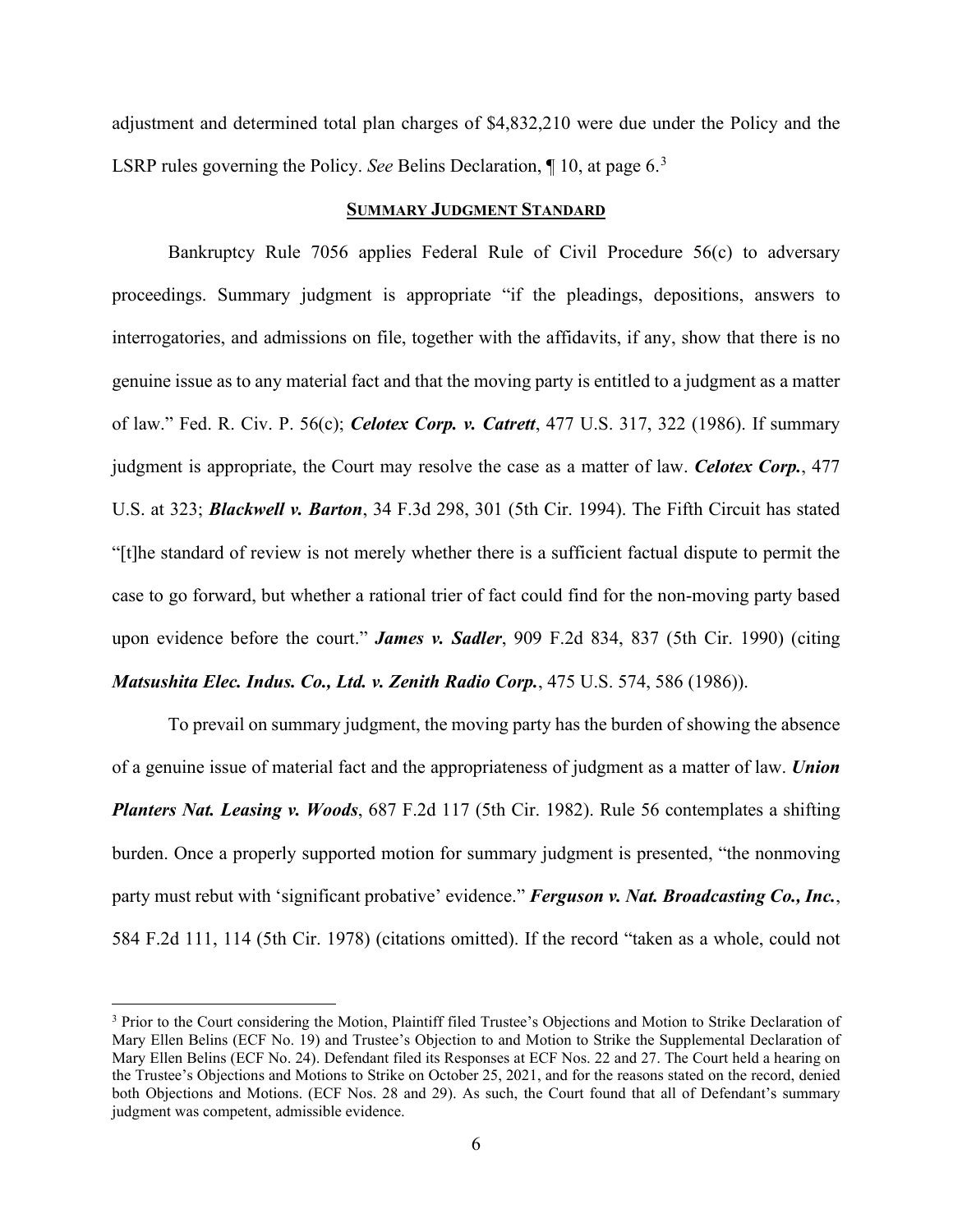lead a rational trier of fact to find for the non-moving party, then there is no genuine issue for trial." *LeMaire v. Louisiana*, 480 F.3d 383, 390 (5th Cir. 2007). When there is no genuine issue for trial, the Court should grant summary judgment. *Id*.

### **ANALYSIS**

### **I. Basis for Plaintiff's Cause of Action**

The Trustee's Complaint for preferential payment is stated as follows:

The payments to Defendant are avoidable as preferential transfers under 11 U.S.C. § 547. An avoidable preferential transfer is a transfer made (i) within 90 days; (ii) on account of an antecedent debt; (iii) to or for the benefit of a creditor; (iv) made while the debtor was insolvent; and (v) that enables the creditor to receive more than it would have been paid in a chapter 7 bankruptcy.

The payments were transfers of an interest in property of the Debtor. The payments occurred within 90 days of the petition date for amounts owed to the Defendant. The Debtor is presumed to be insolvent within the 90 days preceding the case (11 U.S.C.  $\S$  547(f)) and was, in fact, insolvent at the time of the payments. The payments would allow the Defendant to receive more than it would in a chapter 7 case.

Under  $\S 550(a)$  of the Code, the Trustee may recover the payments from "the initial transferee of such transfer or the entity for whose benefit such transfer was made." 11 U.S.C. §550(a). Defendant is both the initial transferee and the entity that benefited from the preferential transfers. Consequently, the Trustee is entitled to avoid the payments and recover the sum of \$586,218.00, plus pre- and postjudgment interest from the Defendant.

Complaint (ECF No. 1, ¶¶ 11-13).

In its Answer, Defendant denies that the payment was a preferential transfer and alleges

multiple affirmative defenses. (ECF No. 5). Relevant to this Court's analysis are four defenses: the transfer is not avoidable because it was not made on account of an antecedent debt; there was contemporaneous exchange between Debtors and Travelers; Travelers provided new value to Debtors; and the Transfer was made in the ordinary course of business. In addition, Defendant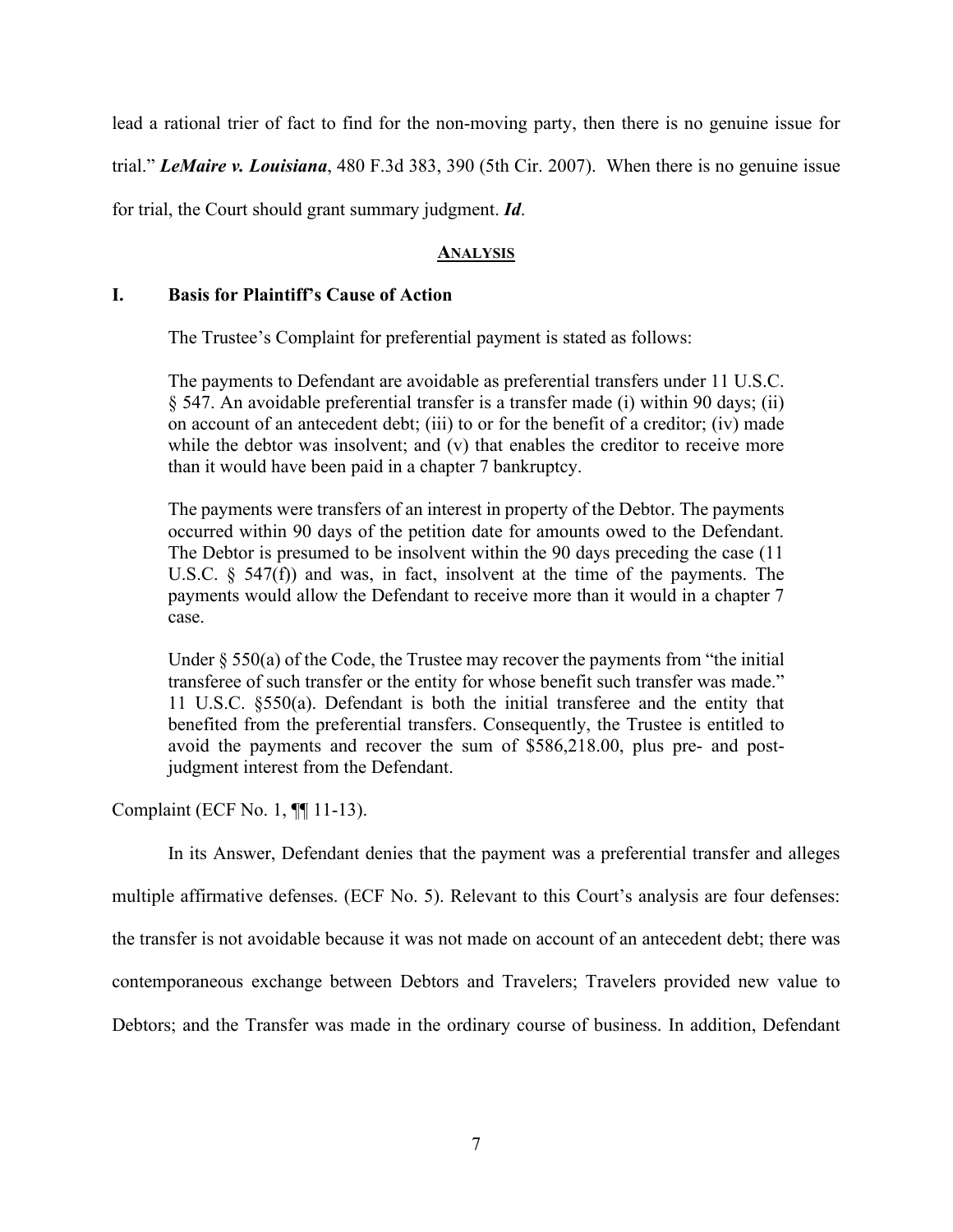counterclaims for its rights under 11 U.S.C.  $\frac{1}{2}$  502(h)<sup>[4](#page-7-0)</sup> and its costs and expenses because

Defendant asserts that Plaintiff failed to conduct the requisite due diligence in investigating its

preference claim under  $\S 547<sup>5</sup>$  $\S 547<sup>5</sup>$  $\S 547<sup>5</sup>$ . The Fifth Circuit explained the policy considerations behind  $\S 547$ :

The bankruptcy code disfavors the transfer of the debtor's property in the ninety days before bankruptcy. Accordingly, the bankruptcy code allows the trustee to avoid such transfers. *See* [11 U.S.C. §§ 547\(b\)\(1\)-](https://1.next.westlaw.com/Link/Document/FullText?findType=L&pubNum=1000546&cite=11USCAS547&originatingDoc=Ib6c0926079dc11d98c82a53fc8ac8757&refType=RB&originationContext=document&transitionType=DocumentItem&ppcid=4eb1c1e99d1e4730bd19d901b5bc7bcc&contextData=(sc.DocLink)#co_pp_3fed000053a85)(5). The policy reasons underlying this statutory provision have been stated thusly:

[T]o prevent the debtor during his slide toward bankruptcy from trying to stave off the evil day by giving preferential treatment to his most importunate creditors, who may sometimes be those who have been waiting longest to be paid. Unless the favoring of particular creditors is outlawed, the mass of creditors of a shaky firm will be nervous, fearing that one or a few of their number are going to walk away with all the firm's assets; and this fear may precipitate debtors into bankruptcy earlier than is socially desirable.

# *Gulf City Seafoods, Inc. v. Ludwig Shrimp Co., Inc (In the Matter of Gulf City Seafoods, Inc.)*,

296 F.3d 363, 367 (5th Cir. 2002) (citing *In re Tolona Pizza Prods. Corp.*, 3 F.3d at 1029, 1031

(7th Cir. 1993)).

## **II. DISCUSSION**

Defendant provides four arguments as to why the Transfer was not a preference. The Court

will analyze each argument in turn.

# **A. The Transfer is not avoidable under § 547(b)(1) because it was not made on account of an antecedent debt.**

Section 547(b) states:

(b) Except as provided in subsections (c), (i), and (j) of this section, the trustee may,

<span id="page-7-0"></span><sup>4</sup> Unless otherwise noted, all references are to the Bankruptcy Code, Title 11 U.S.C. § \_ *et seq*.

<span id="page-7-1"></span><sup>&</sup>lt;sup>5</sup> Because the Court is granting summary judgment on three affirmative defenses, the Court does not need to address the issue of whether Plaintiff has conducted the requisite due diligence under § 547. Further, given that summary judgment is granted to Defendant, the Court does not reach the merits of Defendant's § 502(h) counterclaim nor was summary judgment sought on this counterclaim. Travelers is not precluded from seeking costs and expenses by separate pleading under applicable law.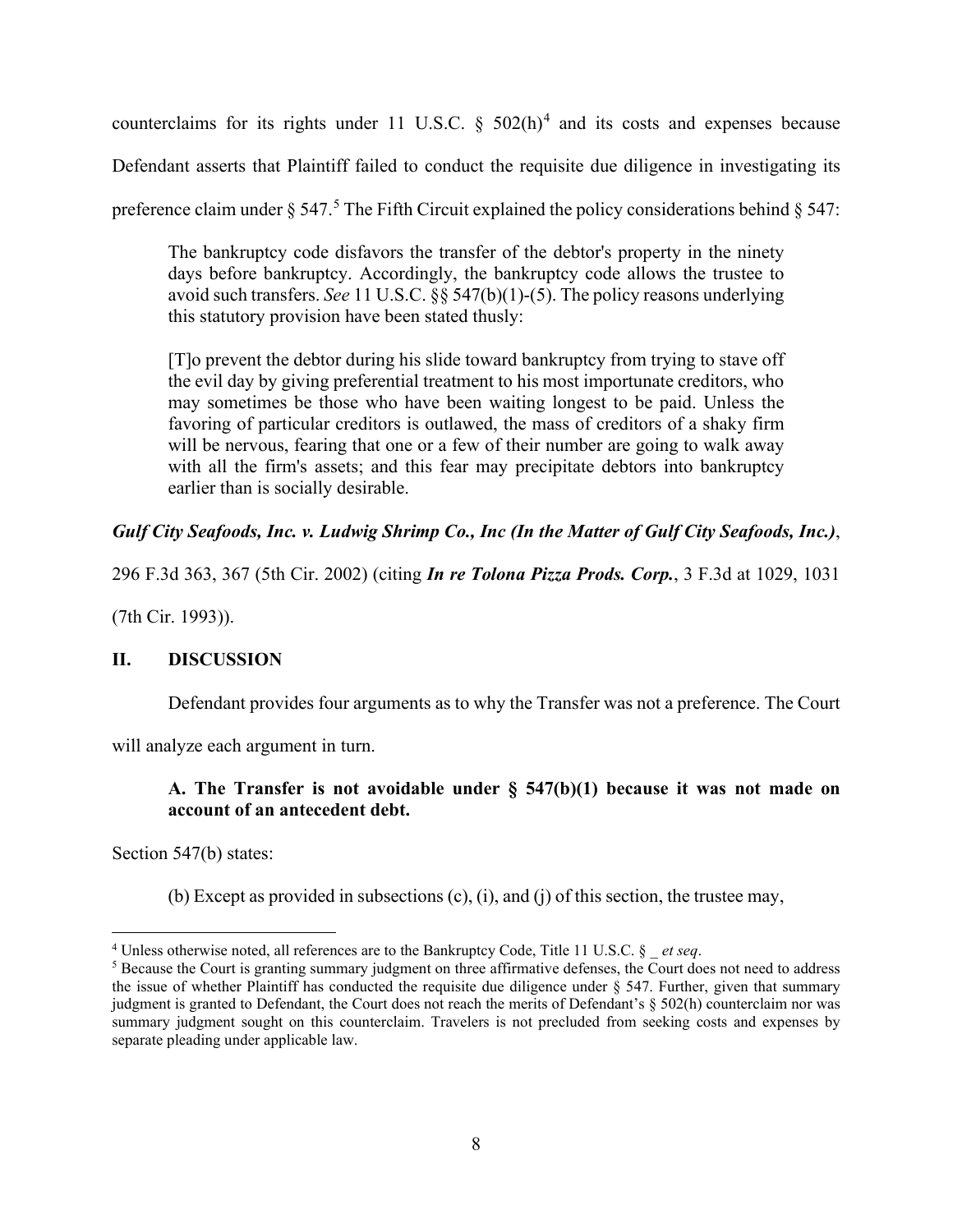based on reasonable due diligence in the circumstances of the case and taking into account a party's known or reasonably knowable affirmative defenses under subsection (c), avoid any transfer of an interest of the debtor in property– (1) to or for the benefit of a creditor; (2) for or on account of an antecedent debt owed by the debtor before such transfer was made . . . .

11 U.S.C. § 547(b)(1)-(2).

Defendant argues that  $\S$  547(b)(2) requires that a transfer must be made "for or on account of an antecedent debt owed by the debtor before such transfer was made." § 547(b)(2). The Bankruptcy Code defines a "debt" as "liability on a claim." § 101(12). "Claim," in turn, is defined as a "right to payment."  $\S$  101(5). Thus, to be avoidable, "the debt, meaning liability on a right to payment, must predate the transfer ('antecedent') and must actually be 'owed' before the transfer had been made." *Rand Energy Co. v. Del Mar Drilling Co. (In re Rand Energy Co.)*, Case No. 98-80004-SAF-11, 2000 Bankr. LEXIS 1607, at \*21 (Bankr. N.D. Tex. July 28, 2000); *DOTS, LLC v. Capstone Media* **(***In re DOTS, LLC***)**, 533 B.R. 432, 437-38 (Bankr. D.N.J. 2015) (debt is "antecedent" if incurred and owed before transfer).

In *DOTS*, the court found that the agreements between the parties (a Master Services Agreement and several Statements of Work) governed the parties' relationship and the agreements' terms—not the date of invoices issued to the debtor— determined when the debt arose for § 547(b) purposes. Defendant maintains that the Policy provides for the LSRP contingency deposit (like the pre-payments found in the *DOTS*) and the Policy also specifically states that "audit and retrospective premiums," which are addressed and paid by the LSRP contingency deposit, would be due as of the date of the billing for such premiums. *See* Policy, Exhibit 2 to Belins Declaration, Premium Due Date Endorsement (Endorsement WC 00 04 19 (00)). As a result, Travelers contends that the Transfer here, like the transfers in *DOTS*, was not a payment on account of an antecedent debt so the Trustee's claims fail.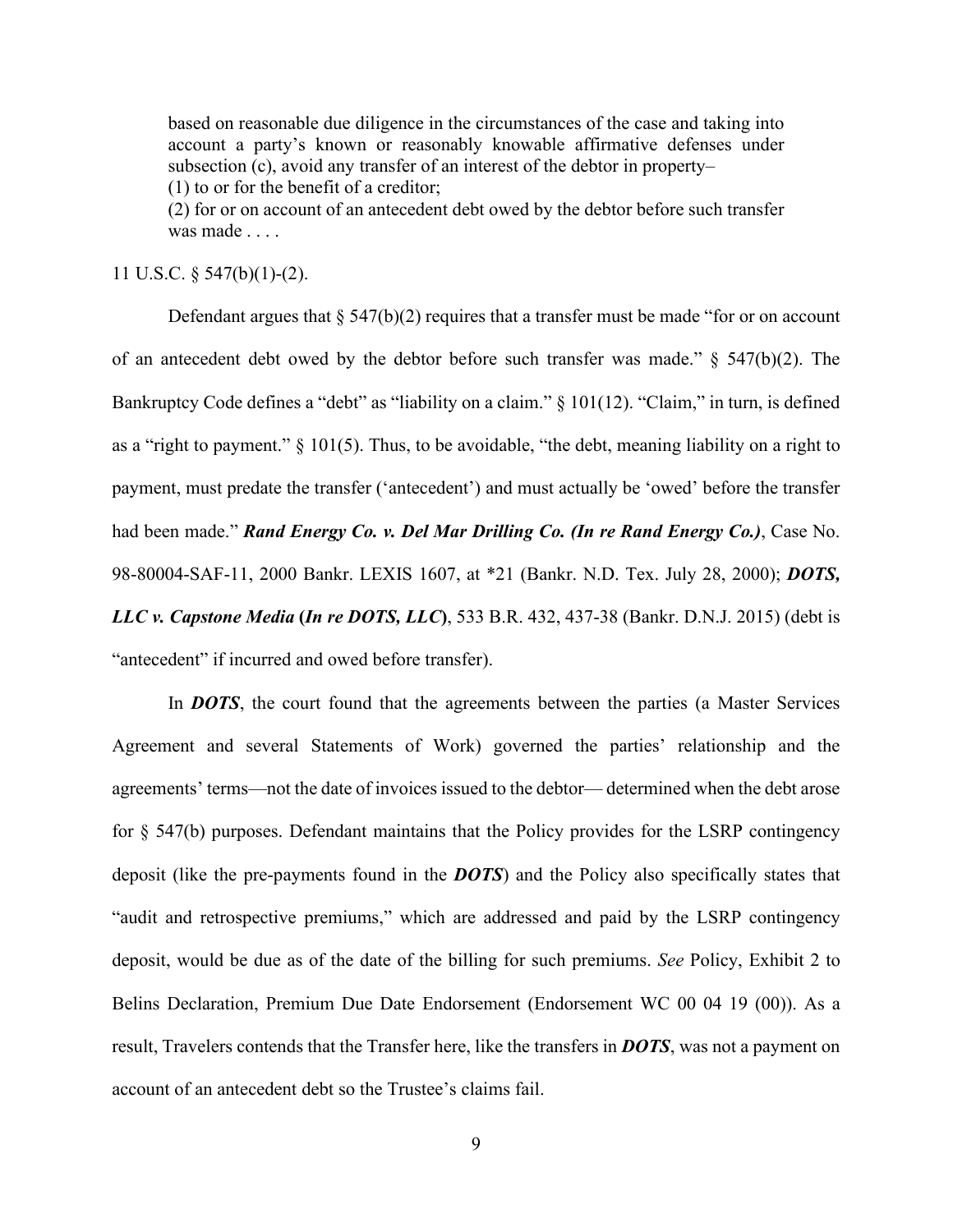Travelers argues that it applied the Transfer to the LSRP contingency deposit to cover potential future premiums that were not yet owed, but that might (and did) later become due after a retrospective rating adjustment. *See* Belins Declaration, ¶ 9, at page 6. Thus, Travelers argues the Transfer was not made on account of an "antecedent debt owed by the debtor before it was made." Therefore, the Transfer is not avoidable under  $\S$  547(b), and Travelers is entitled to summary judgment for this reason.

Conversely, the Trustee contends that the Transfer was made for or on account of an antecedent debt, owed by the Debtors before the transfer was made, and is an avoidable preference. Trustee notes that the Bankruptcy Code does not define the term "antecedent debt," however, in addressing the meaning of this term, the Fifth Circuit stated:

The Bankruptcy Code defines a "debt" as a "liability on a claim." 11 U.S.C. § 101(12). A "claim" is defined as the "right to payment, whether or not such right is reduced to judgment, liquidated, unliquidated, fixed, contingent, matured, unmatured, disputed, undisputed, legal, equitable, secured or unsecured".  $\S$  101(5). A debt is "antecedent" for purposes of § 547(b) if it was incurred before the alleged preferential transfer.

*Southmark Corp. v. Schulte Roth & Zabel*, 88 F.3d 311, 316 (5th Cir. 1996); *see also DOTS,* 

*LLC*, 533 B.R. at 438.

Trustee notes that Travelers agrees a "debt" is liability on a claim and a claim is a "right to payment." (ECF No.11 at  $\P$  13). Trustee alleges that Travelers omits from its analysis that a claim includes any right to payment regardless of whether the right is liquidated, unliquidated, fixed, contingent, matured, unmatured, disputed, undisputed, legal, equitable, secured, or unsecured. A debt is "incurred," for the purpose of deciding if it is an "antecedent debt" on the date debtor first became legally bound to pay it. *Sandoz v. Fred Wilson Drilling Co. (Matter of Emerald Oil Co.),*  695 F.2d 833, 837 (5th Cir. 1983); *see also Moser v. Bank of Tyler (In re Bobby G. Loggins)*,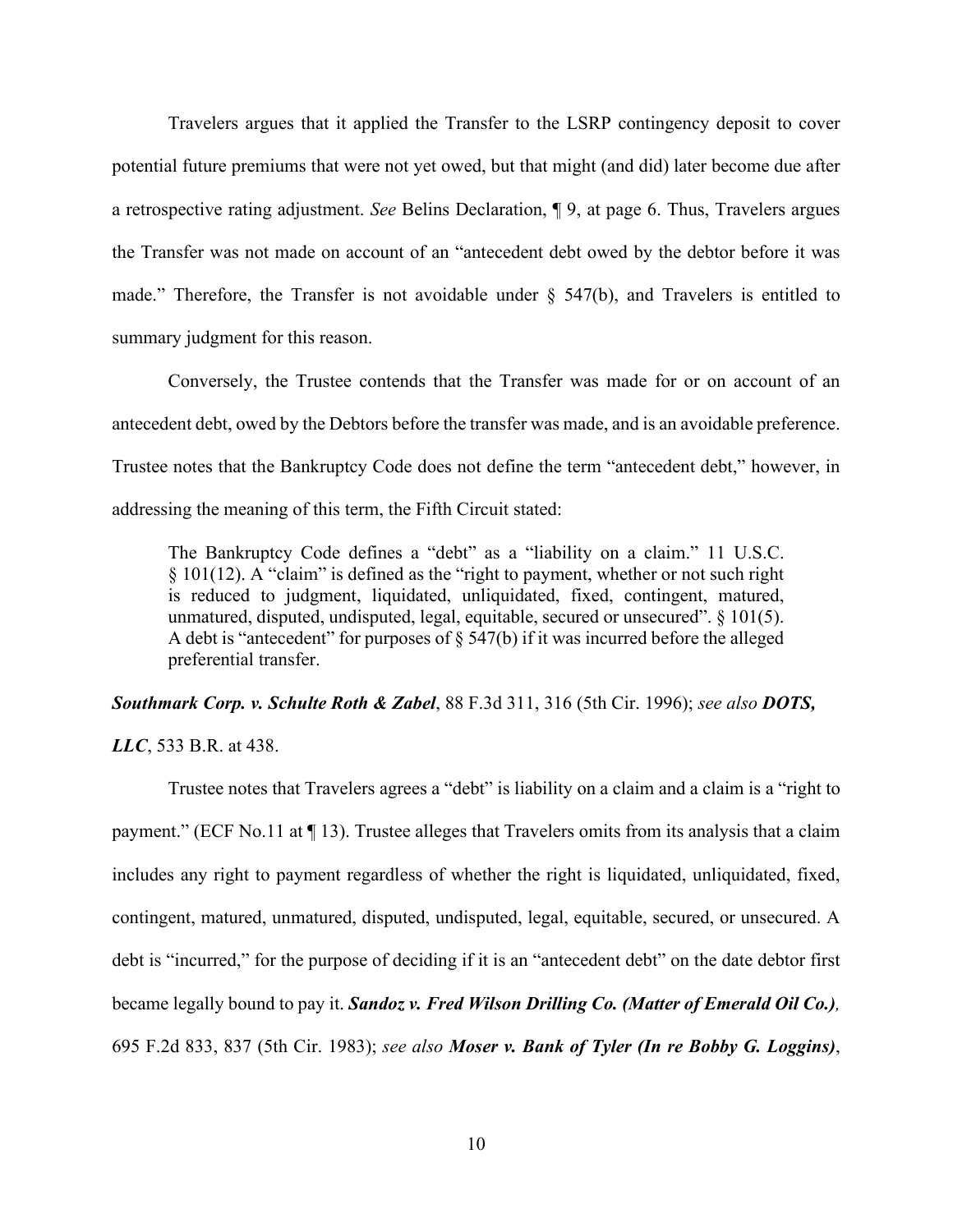513 B.R. 682, 696 at n. 47 (Bankr. E.D Tex. 2014) (citing *In re Ramba*, 416 F.3d 394, 399 (5th Cir. 2005)).

Trustee contends that there is no dispute the Transfer was part of the Premium and the Premium was owed by Debtors at the inception of the Policy. (ECF No. 11 at  $\P$ ] 7, 9). On more than one occasion, Travelers invoiced Debtors for the entire Premium amount, including the Transfer. Moreover, even if Debtors ultimately owed Travelers more (or less), and even if the Transfer was a "contingency deposit" ultimately subject to increase or decrease, the Trustee argues that as of the Policy's inception, Debtors owed Travelers the entire Premium, which included the amount of the Transfer.

Trustee argues that Travelers' reliance on *In re Dots, LLC* is misplaced. According to Trustee, in *DOTS* the parties' Master Services Agreement did not identify specific services or require payment unless and until the parties entered a Statement of Work detailing the services to be performed and the fee for those services. 533 B.R. at 439. Therefore, no amounts were "owed" under the Master Services Agreement. *Id*. Consequently, Trustee argues that the *DOTS* court concluded the creditor was not entitled to payment under the Master Services Agreement until the services in each Statement of Work were performed. *See id*. That is not the case here. Travelers issued the Policy, was obligated to (and did) provide coverage and, importantly, Debtors were required to pay the Premium, which included the Transfer. Travelers' argument that § 547(b) does not apply fails.

In Traveler's Reply, Travelers argues that the factual evidence makes clear that the Transfer funded the "LSRP contingency deposit" which is distinct from the Policy premium. Moreover, Trustee supplies no evidence suggesting otherwise, and none exists, given the language from the governing contract. *See* Policy, Extension of Info Page – Schedule WC 00 00 01(A)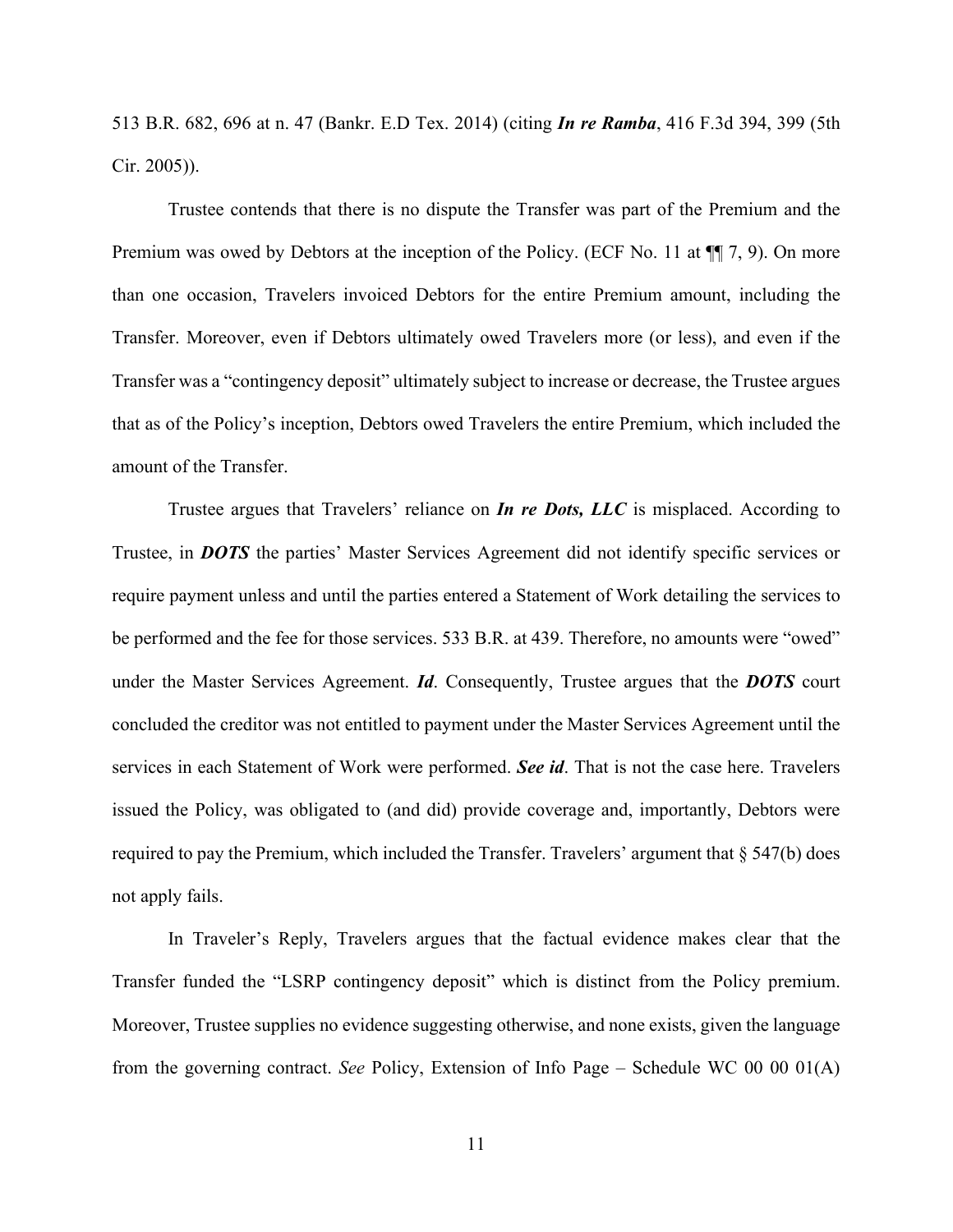(labeled as pages T00100-T00103) (showing LSRP Contingent Deposit as separate from Total Estimated Premium). Further, Congress added the phrase "owed by the debtor before the transfer was made" immediately after "antecedent debt" in  $\S$  547(b)(2). Travelers argues that the claim must be both (i) incurred and (ii) owed by the debtor prior to the subject transfer. Any other reading would render "antecedent" and "owed by the debtor before the transfer was made" meaningless or redundant. Travelers maintains that any potential future retrospective premium secured by the LSRP contingency deposit was not yet owed at the time of the Transfer. The summary judgment evidence indicates that no such billings had occurred at the time of the Transfer. Defendant argues the fact that the LSRP contingency deposit was due at the inception of the Policy is not the same as any potential future retrospective premiums (the actual debt) being owed. The fact that Travelers invoiced AAF for the LSRP contingency deposit, and was mandated to send the Cancellation Notice when the deposit was not funded by AAF, does not contradict Travelers' position.

Both parties argue that *In re DOTS, LLC* is dispositive of whether the LSRP deposit is an antecedent debt. Notably, there does not appear to be any reported cases dealing with the fact pattern presented here. In *DOTS*, debtors were retailers for women's apparel. 533 B.R. at 434. Capstone was retained to provide media services in several cities during the 2013 holiday season. *Id*. Debtors and Capstone entered a "Master Services Agreement" that governed the parties general business relationship and the services that Capstone would provide. *Id*. The dispute in *DOTS* related to six transfers during the 90-day preference period that debtors paid for multiple invoices. *Id*. at 434-35. Central to the *DOTS* court's decision was whether the payments were made pursuant to an antecedent debt. *Id*. at 437. The court began its analysis by noting that the Bankruptcy Code does not define the term "antecedent debt." *Id*. The court recognized the broad definition "claim" has in § 101(5)(A) but determined that a debt (liability on a claim) is antecedent if it is incurred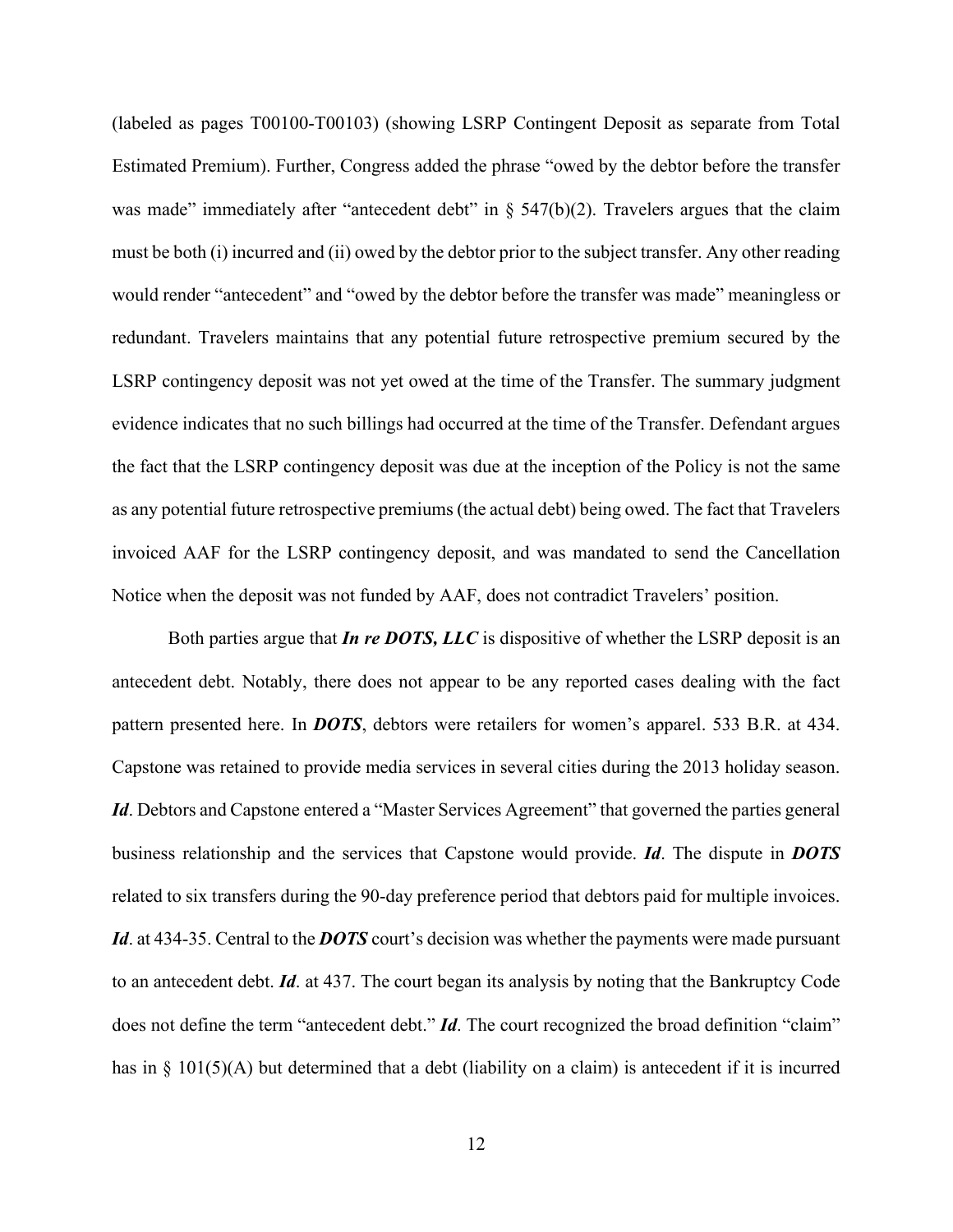before the alleged preferential transfer. *Id*. at 438. Further, the court noted that an invoice estimating the cost of services to be provided in the future does not create a debt because the debt arises when the debtor receives the good or services and is then legally bound to pay, not when the creditor invoices the debtor. *Id*. at 438. (Citations omitted).

The *DOTS* court found that pursuant to the Master Services Agreement that Capstone would not carry out its media buying/placement services until the services had pre-planned approval and were paid in advance. *Id*. at 439. Therefore, the court reasoned that Capstone was not entitled to compensation until the services were performed. *Id*. The *DOTS* court found debtors' argument unpersuasive that the date the creditor choses to invoice the debtor for the works or services is the date that the debt is created. *Id*. Finally, the court concluded:

In this case, although the invoices sent by Capstone do in fact include the term "Due on receipt," the same invoices also *expressly include* the term "pre-payment," which buttresses the parties' true intent with respect to the order of payment then services. As set forth above, it is evident from the course of dealings between the parties that the majority of work to be performed by Capstone would only be performed upon pre-payment by the Debtors. Indeed, Capstone could not perform Media Buying/Placement services unless it was in a pre-paid position.

#### *Id*. at 440.

Travelers argues correctly that the Policy provides for the LSRP contingency deposit (like the pre-payments found in the *DOTS*) and the Policy also specifically states that "audit and retrospective premiums," which are addressed and paid by the LSRP contingency deposit, would be due as of the date of the billing for such premiums. *See* Policy, Exhibit 2 to Belins Declaration, Premium Due Date Endorsement (Endorsement WC 00 04 19 (00)). As a result, the Transfer here, like the transfers in **DOTS**, was not a payment on account of an antecedent debt so the Trustee's claims fail. The Court grants summary judgment that there is no antecedent debt.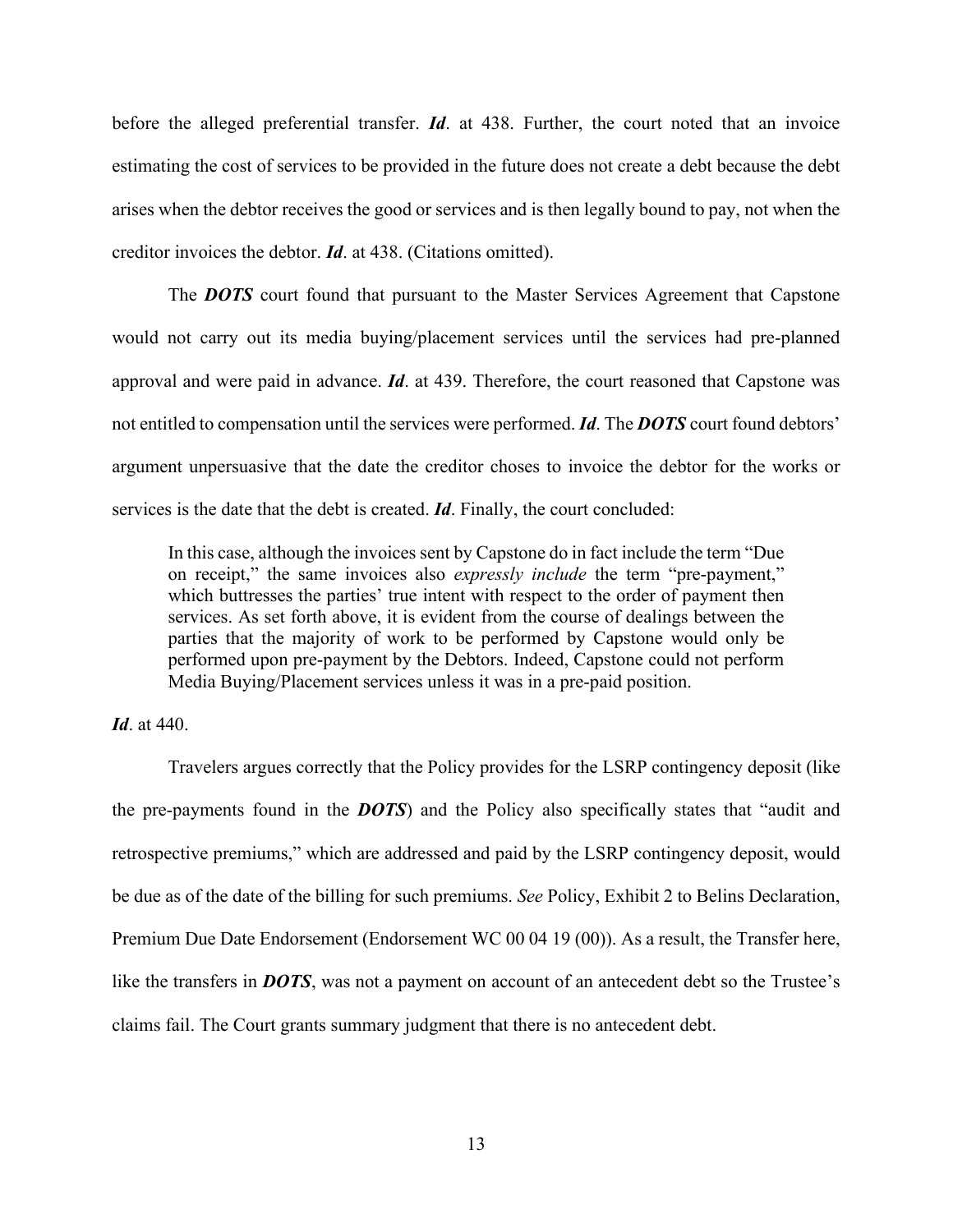## **B. The Transfer is not avoidable under § 547(c)(1) because it was a contemporaneous exchange for new value.**

Section 547(c)(1) provides that a trustee may not avoid a transfer under  $\S$  547 "to the extent that such transfer was  $-$  (A) intended by the debtor and the creditor to or for whose benefit such transfer was made to be a contemporaneous exchange for new value given to the debtor; and (B) in fact a substantially contemporaneous exchange."  $\S$  547(c). This affirmative defense has three elements: "intent, contemporaneousness, and new value." *Post-Confirmation Comm. v. Tomball* 

*Forest, Ltd. (In re Bison Bldg. Holdings, Inc.),* 473 B.R. 168, 175 (Bankr. S.D. Tex. 2012).

"Courts determine the parties' intent by examining evidence of the parties' mutual understanding of the payment arrangement and evidence of how payments were reflected on the parties' books." *Id.* (citing *Hechinger Inv. Co. of Del. Inc. v. Universal Forest Prods., Inc***.**, 489 F.3d 568, 575 (3d Cir. 2007)). Travelers sent a notice of cancellation for non-payment of premium, stating:

Unfortunately, we have not received the premium payment due on this policy. Therefore, your policy shown on this notice will be cancelled on the effective date of the cancellation shown above [March 25, 2019], at 12:00 a.m. . . . We . . . will be pleased to rescind the cancellation if we receive the minimum due before 12:01 am of the effective date of the cancellation. In that event, we will send you a notice of reinstatement continuing your coverage.

*See* Cancellation Notice – Exhibit 5 to Belins Declaration. *See also*, 01/14/19 Account Bill and 02/11/19 Account Bill – Exhibits 3 and 4 to Belins Declaration (showing obligations owed and amounts paid). Travelers argues that intent is shown by the continuing coverage under the Policy and AAF's intent for the same by acting on the offer and making the Transfer to rescind the cancellation and continue the Policy in effect.

Travelers argues that "contemporaneousness" "is a flexible concept that requires a caseby-case inquiry into all relevant circumstances – such as length of delay, reason for delay, nature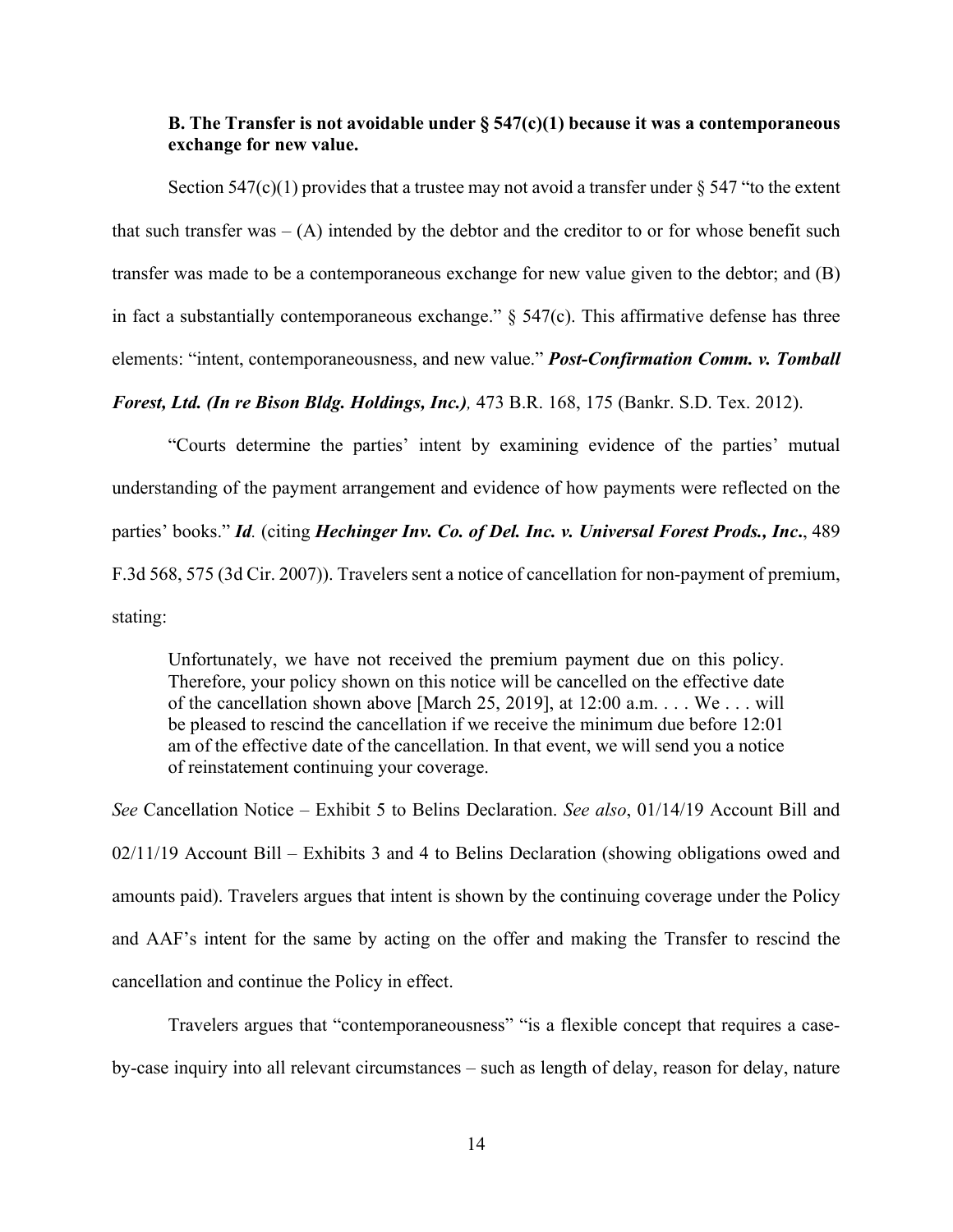of the transaction, intentions of the parties, and possible risk of fraud – surrounding an allegedly preferential transfer." 473 B.R. at 176 (citing *Pine Top Ins. Co. v. Bank of Am. Nat'l Trust & Sav. Assocs***.**, 969 F.2d 321, 328 (7th Cir. 1992)). Here, AAF made the payment on March 22, 2019, and Travelers sent the Reinstatement Notice on the same day. *See* Belins Declaration, ¶ 8, at page 5. As such, Travelers maintains that the exchange was clearly contemporaneous.

The Bankruptcy Code defines "new value" as "money or money's worth in goods, services, or new credit, or release by a transferee of property previously transferred to such transferee in a transaction that is neither void nor voidable by the debtor or the trustee under any applicable law, including proceeds of such property, but does not include an obligation substituted for an existing obligation."  $\S$  547(a)(2). Travelers states that the provision of insurance coverage qualifies as new value. In *Official Comm. of Unsecured Creditors of Maxwell Newspapers v. Travelers Ins. Indem. Co. (In re Maxwell Newspapers)*, the court rejected the argument that insurance coverage was not new value, finding that "[e]xcluding insurance from the definition of new value would generate two results, both at odds with the rationale for the existence of the statutory exception: (i) it would ignore the value that inheres in assuming someone else's risk, and (ii) it would discourage insurers from renewing insurance policies with financially-distressed entities." 192 B.R. 633, 636 (Bankr. S.D.N.Y. 1996). Therefore, Travelers maintains the exchange was made for new value.

Plaintiff argues that Travelers has the burden to prove the "mutual understanding" of both Travelers and Debtor. The question of intent is "[t]he critical inquiry in determining whether there has been a contemporaneous exchange for new value…" *In re Bison Bldg. Holdings Inc.*, 473 B.R. at 175 (citing *McClendon v. Cal–Wood Door (In re Wadsworth Bldg. Components, Inc.)*, 711 F.2d 122, 124 (9th Cir. 1983)). Trustee states the Travelers' February 18, 2019, invoice that threatened cancellation if the late Premium payment was not made negates Travelers' intent to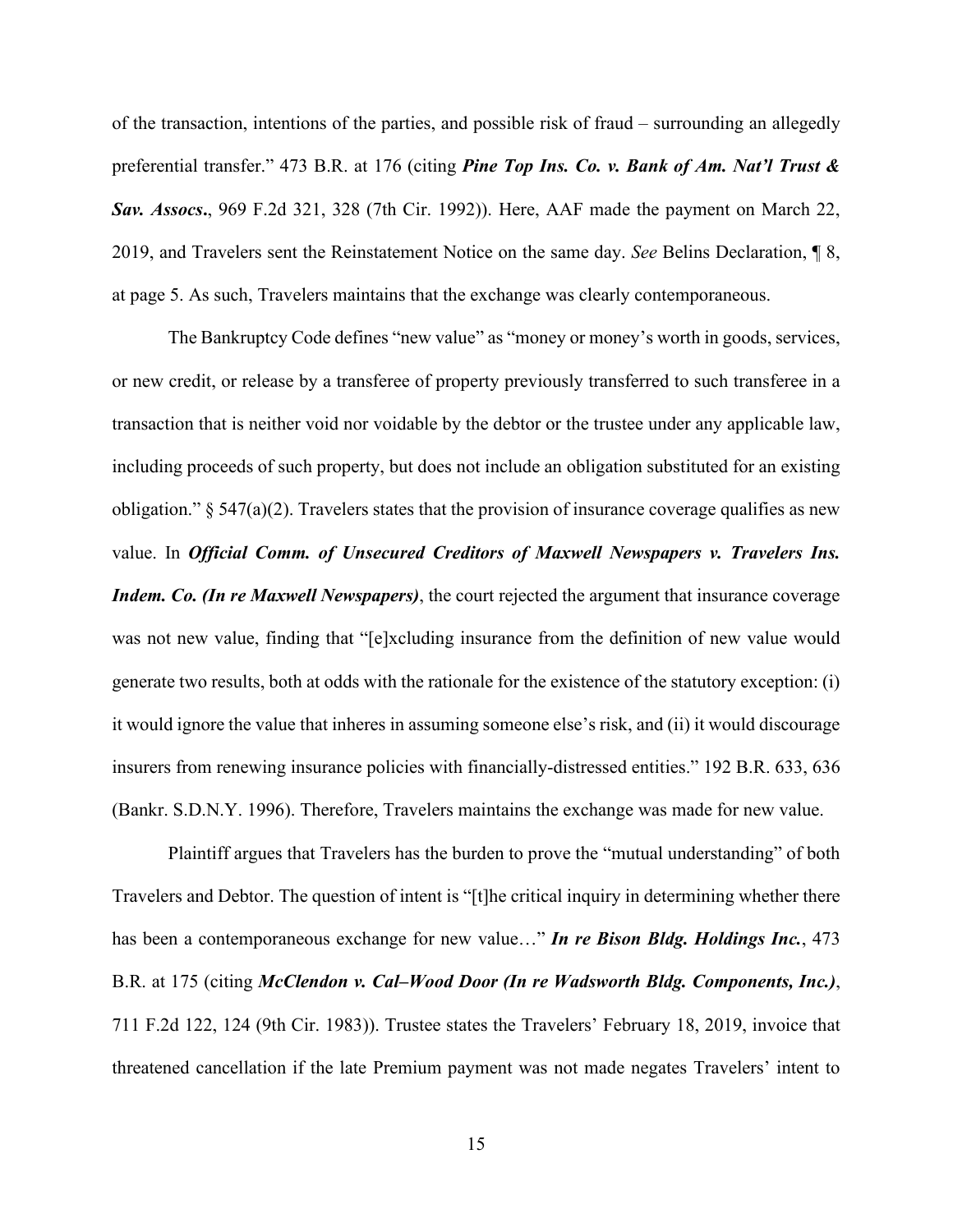exchange the Transfer for continuing coverage under the Policy and [Debtor's] intent for the same by acting on the offer and making the Transfer to rescind the cancellation and continue the Policy in effect. (ECF No. 11 at ¶ 17). Rather, Trustee posits that this conclusory and unsubstantiated argument is insufficient to meet Travelers' burden because Travelers offers no evidence of either party's intent. Trustee argues the Belins Declaration does not mention Travelers' intent and only speculation is offered to establish Debtors' intent. Moreover, Travelers offers no evidence of the intent behind payment of the Transfer such as whether the Transfer was made in response to the February 11 invoice, or in response to the February 13 invoice, because Debtors owed the Premium amount at the Policy's inception. Consequently, this absence of admissible evidence of intent is fatal to Travelers' defense. *See Watson v. Wells Fargo Bank, N.A***.**, No. A-13-CA-722, 2014 WL 1453666, at \*2 (W.D. Tex. April 14, 2014) (citing *Adams v. Travelers Indent. Co. of Conn.*, 465 F.3d 156, 164 (5th Cir. 2006)) (finding unsubstantiated assertions, improbable inferences, and unsupported speculation are not competent summary judgment evidence.).

In the alternative, Plaintiff argues because there is no evidence of a contemporaneous exchange, there is a question of fact as to this element. Travelers argues that, as a matter of law, it has met its burden to prove contemporaneousness because the March 22 "notice of reinstatement" was issued on the same date Debtors made the Transfer. (ECF No. 11 at ¶ 18). Trustee maintains that this argument ignores that, as part of the Premium, the Transfer was due on the Policy's inception, but was made more than 100 days later—a gap that was not contemporaneous. *See In re NWL Holdings, Inc***.**, 10–53535, 2013 WL 2436667, at \*6 (D. Del. June 4, 2013) (finding that a payment due and paid within the same month coverage is provided is contemporaneous). In addition, Plaintiff notes that Travelers' argument also assumes the Policy was actually "cancelled" prior to the Transfer and then "reinstated." Travelers stated cancellation would not occur if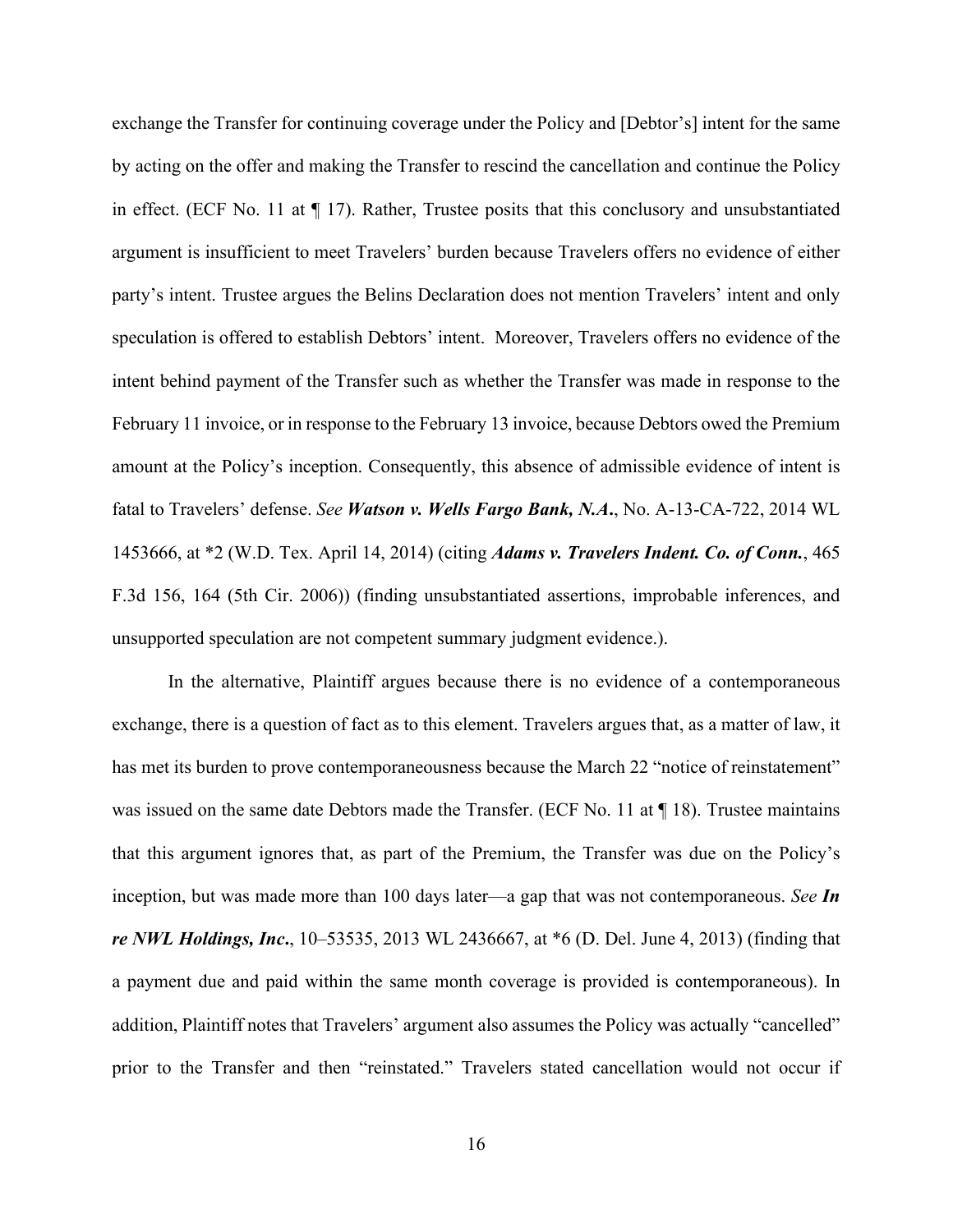payment was made by March 25 (which it was), and, therefore, according to Plaintiff, the Policy remained "in full force as of the date of issue." Exhibit 6, *supra* at ¶ 11; *see also* Exhibit 5. Thus, Plaintiff reasons that there is a fact question as to "cancellation," "reinstatement," and whether the "reinstatement notice" reinstated anything at all.

Plaintiff states that what constitutes new value is a question of fact. *PMC Marketing Corp. v. PDCM Assoc., S.E. (In re PMC Mktg. Corp)*, 518 B.R. 150, 157 (B.A.P. 1st Cir. 2014); *Bison Bldg. Holdings.*,473 B.R. at 172. To support the "new value" element of its contemporaneous exchange defense, Travelers states: "the provision of insurance coverage qualifies as new value," citing *Maxwell Newspapers*, 192 B.R. 633. (ECF No. 11 at ¶ 19). Plaintiff argues that this assertion is not evidence of new value.

Plaintiff argues that Travelers' reliance on *Maxwell Newspapers* is misplaced for several reasons. First, *Maxwell Newspapers* analyzed the applicability of § 547(c)(4), not § 547(c)(1). *See id.* at 632 (Insurer argued preference payments could not be avoided because payment "was replaced with subsequent new value..."). Second, the *Maxwell Newspapers* quote cited in the Motion was made only to address whether provision of insurance was a "service" within  $\S 547(a)$ 's definition of "new value." Trustee argues the referenced quote was not a declaration that providing insurance was, *per se*, new value. *See id.* at 636; *see also Davis v. I.P.H.F.A., Inc***.** *(In re Amarillo Mesquite Grill, Inc.***)**, 355 B.R. 826, 837 (Bankr. D. Kan. 2006) (finding payment of past due premiums was not new value stating, "nor does the fact that the insurers continued to provide insurance coverage to Amarillo or that Amarillo continued in business after the transfers constitute new value.").

Third, Plaintiff argues that *Maxwell Newspapers* is also factually dissimilar and, therefore, inapposite. In *Maxwell Newspapers*, debtor purchased a policy providing coverage from March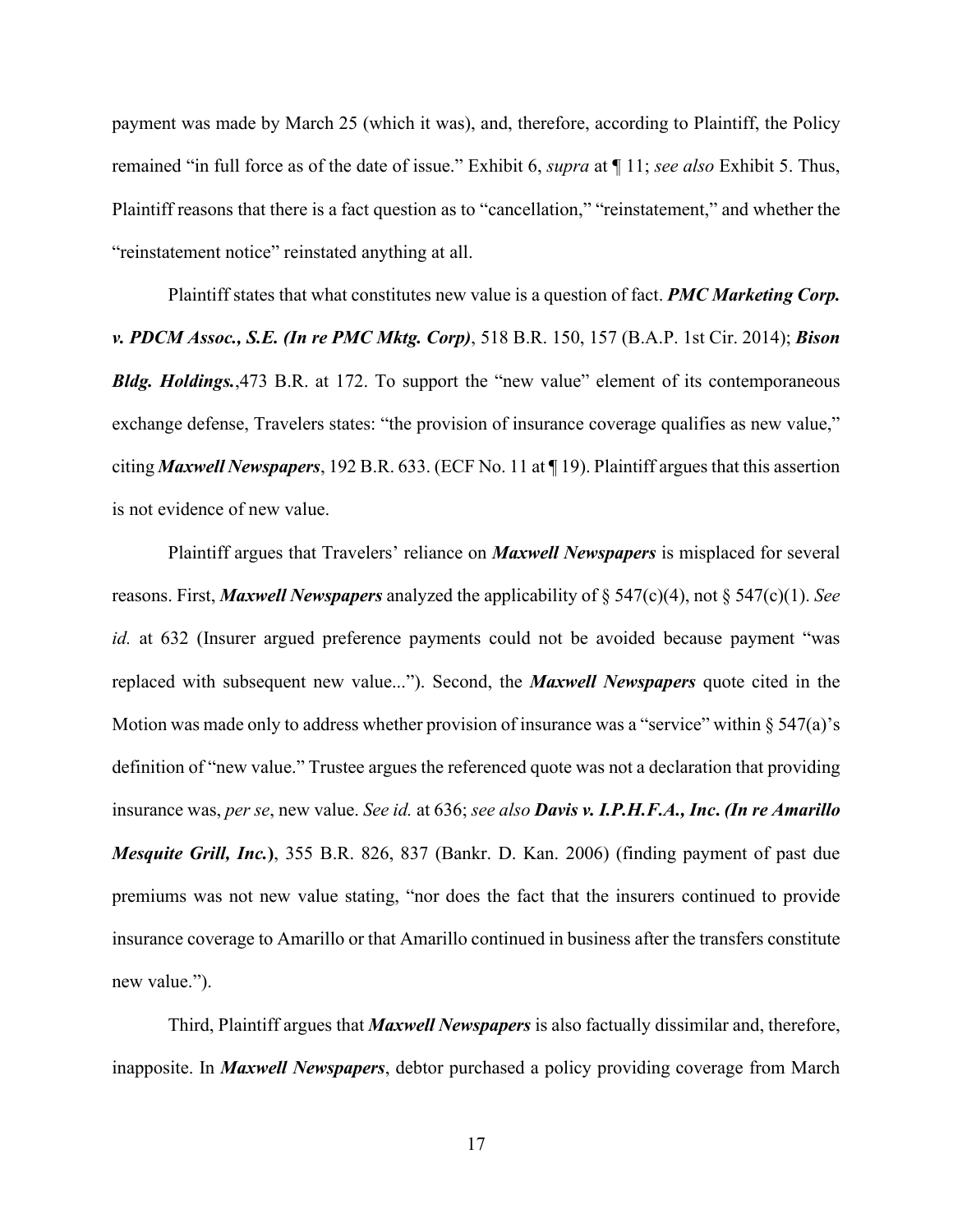20, 1991 through July 1, 1991. Debtor paid for this coverage in September 1991, after the policy expired. Debtor also renewed coverage for from July 1, 1991 through July 1, 1992. Payments on the new policy were due quarterly and, like a lease, each payment correlated with coverage for a quarter. *Maxwell Newspapers*, 192 B.R. at 634. The debtor's first quarterly payment was made before the preference period. The second was made during the preference period. *See id*. The creditors' committee sought to recover the September payment and the second quarter payment. The debtor argued that the renewed policy was "new value" provided after the September payment.

Fourth, unlike *Maxwell Newspapers*, Travelers promised to provide annual coverage in exchange for a single Premium payment which was due upon the Policy's inception. Moreover, Debtors did not pay an existing debt to get a second policy or make a monthly or quarterly payment. Trustee argues the facts here are not akin to a monthly lease or an annual renewal of insurance. Instead, Debtors bought one Policy, for which Travelers charged a single Premium, which was due (in its entirety) at the Policy's inception. Debtors did not conduct any new business with Travelers at (or after) the Transfer. Trustee argues that Debtors paid the remainder of the debt owed for the Premium and continued with coverage under the same annual Policy it had before. Therefore, no "new" coverage was provided contemporaneously with the Transfer. According to Trustee, "such a transaction falls squarely within the ambit of the preference law, rather than within its exceptions." *Id.* at 637. As such, Trustee states that Travelers' MSJ pursuant to  $\S$  547(c)(1) should be denied.

Travelers' Reply notes that Trustee denies that the parties had the requisite intent, nor presented evidence, sufficient to create a fact issue. Travelers maintains that intent may be demonstrated through circumstantial evidence. *See, e.g., LA Capitol Fed. Credit Union v. Melancon (In re Melancon)*, 223 B.R. 300, 338 (Bankr. M.D. La. 1998) ("Circumstantial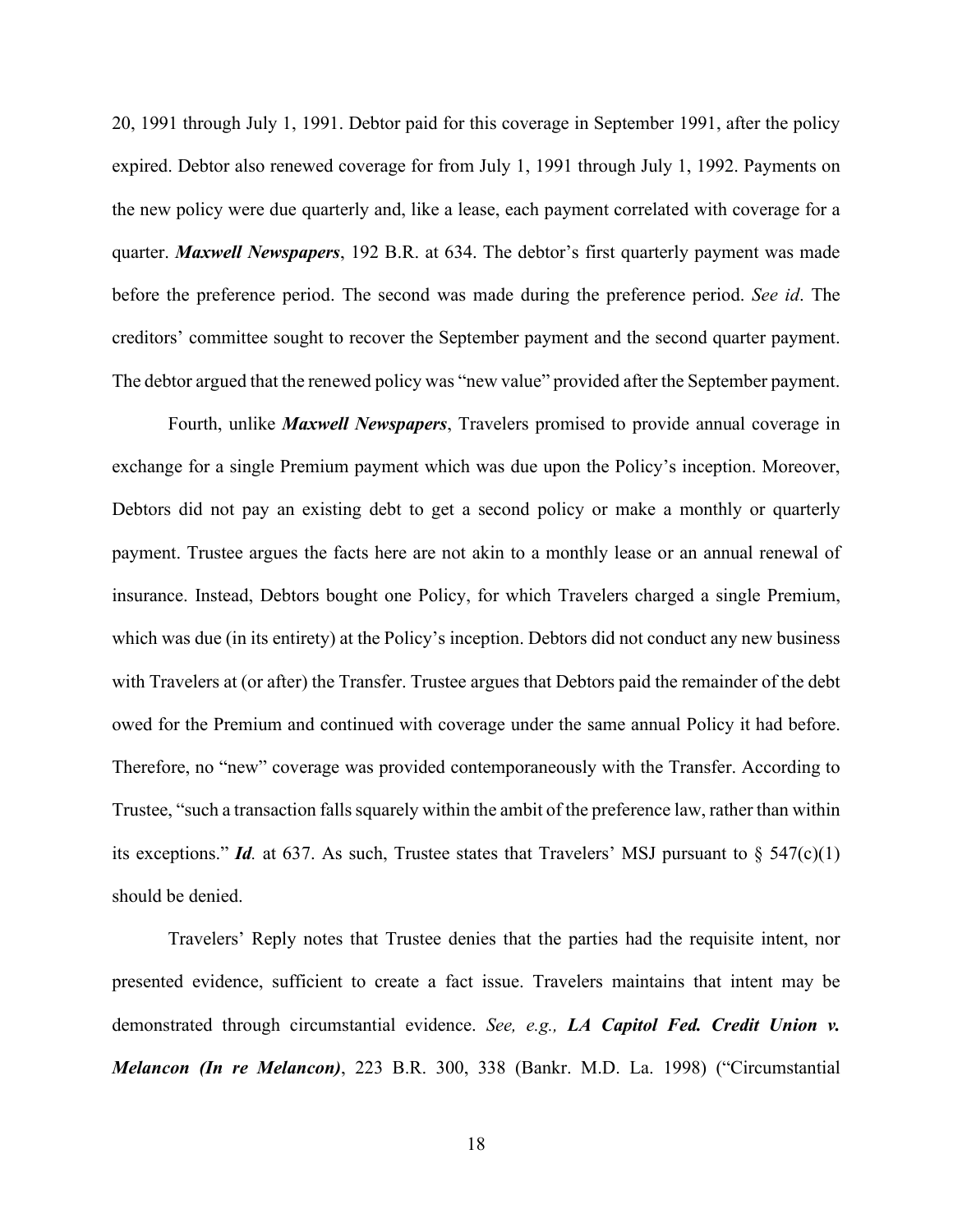evidence is used to establish intent all the time, in every conceivable context."). Moreover, Travelers argues that "a person intends the natural and foreseeable consequences of his voluntary actions." *Lee v. Lee Cty. Bd. of Educ.*, 639 F.2d 1243, 1267 (5th Cir. 1981). Travelers posits that the following pieces of circumstantial evidence are sufficient show each party's intent: (i) the Cancellation Notice, which Travelers was required to send to AAF, provided for cancellation of the Policy that would have resulted in the loss of required workers compensation coverage; (ii) the undisputed fact that AAF paid the outstanding obligation on or shortly before the date that cancellation would have taken effect (*i.e.*, March 25); and (iii) the fact that AAF was seeking additional and expanded coverage for itstrainers and coaches as well as coverage in Nevada, which it could not obtain unless current on its Policy obligations. Supplemental Belins Declaration, ¶¶ 10-13.

Defendant argues Trustee confuses the issue by arguing that there was a 100-day gap between the Transfer and the beginning of the Policy Period (which was not even the initial estimated premium and LSRP contingency deposit payment due dates). The Court has found that the LSRP payment was due when the services or goods were rendered, so the Court agrees with Travelers that the operative date to measure if a transfer is contemporaneous is: (1) when the Transfer occurred, and (2) when the new value was provided*.* Further, the Court agrees with Travelers' argument that if no antecedent debt exists, there would be no liability under § 547(b) in the first place. The Transfer continued the benefits under the Policy going forward and allowed the immediate increase in coverage sought by AAF. *See* Supplemental Belins Declaration at ¶¶ 10-13 and Exhibits S4-S8.

The Court agrees that the provision of future insurance coverage is new value, as the court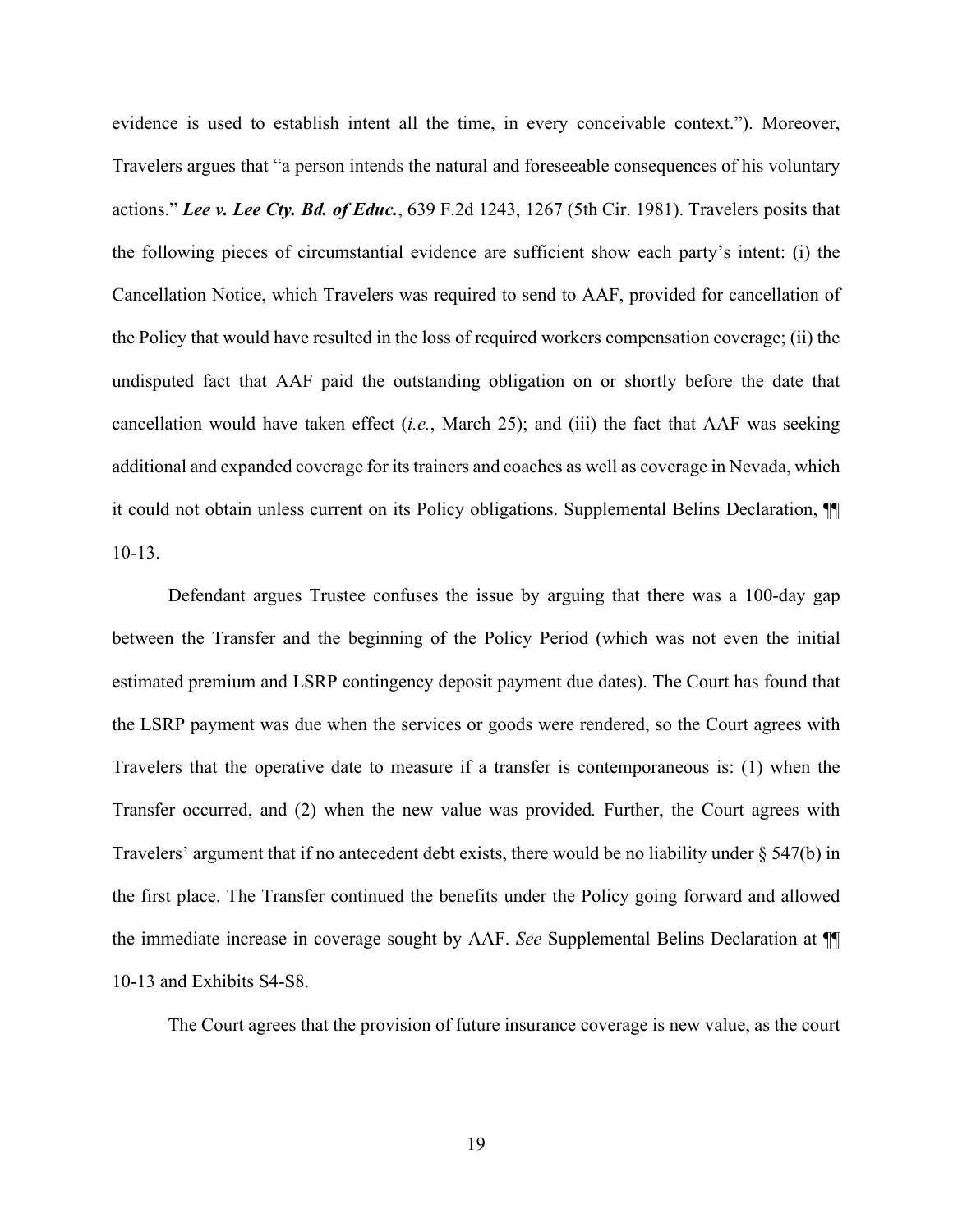recognized in *Maxwell Newspapers*. The Court finds unavailing Trustee's argument that *Maxwell Newspapers* concerns  $\S$  547(c)(1) rather than  $\S$  547(c)(4). Both sections utilize the same definition of new value, *i.e.* the definition contained in § 547(a). The Court finds the meaning of new value applies equally to cases under § 547(c)(4). Second, the Court agrees with the holding in *Maxwell Newspapers* that the provision of insurance is a service and provides new value. 192 B.R. at 636- 7. Finally, the Court disagrees with Trustee's argument that *Maxwell Newspapers* reasoning is inapplicable to the case at bar because the case involved quarterly payments. The Court agrees with *Maxwell Newspapers* that insurance provided after an allegedly preferential payment counts as new value. The Transfer was required to be paid to obtain ongoing coverage so AAF could continue to operate. After the Transfer was made, AAF obtained significant new and expanded coverage immediately. Finally, the Trustee's reliance on *In re Amarillo Mesquite Grill, Inc.* is also misplaced. In that case, the payments were made for insurance coverage covering time periods that had already elapsed – the transfer was made in May for insurance coverage for the months of March and April. *Amarillo Mesquite Grill, Inc.*, 355 B.R. at 836. In this case, the Transfer provided ongoing, operationally-required coverage and expanded coverage going forward after the Transfer.

## **C. Travelers argues in the alternative that the Transfer is shielded from avoidance under § 547(c)(4) because Travelers gave new value to the Debtors after the Transfer.**

Travelers argues that it provided new value to Debtors after the Transfer in the form of additional insurance coverage, shielding the Transfer from avoidance from recovery under § 547(c)(4). Section 547(c)(4) provides that a trustee may not avoid a transfer to a creditor "to the extent that, after such transfer, such creditor gave new value to or for the benefit of the debtor (A) not secured by an otherwise avoidable security interest; and (B) on account of which new value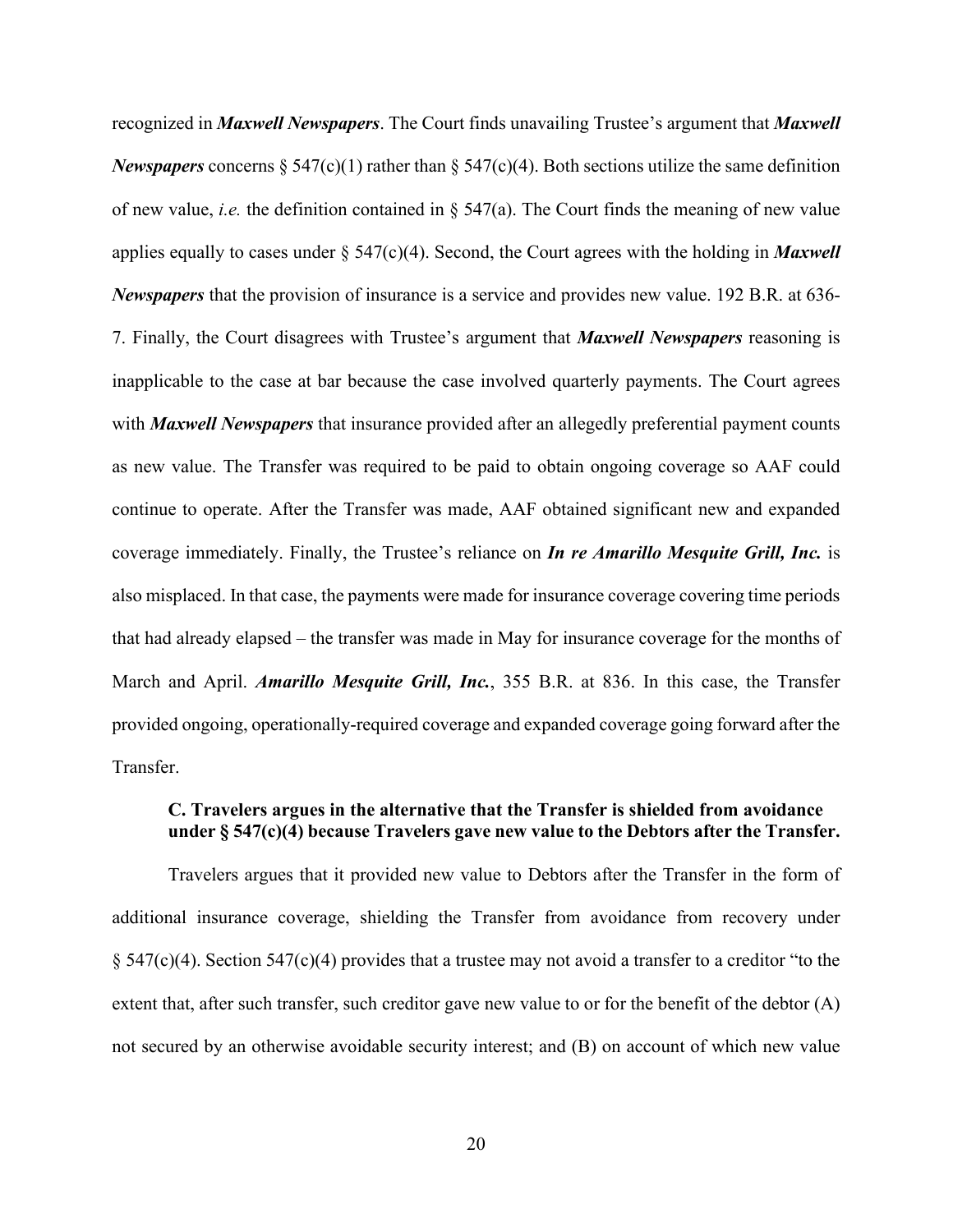the debtor did not make an otherwise unavoidable transfer to or for the benefit of such creditor."  $§ 547(c)(4).$ 

As noted in this Order, courts have found that the provision of insurance coverage following a premium payment constitutes new value. *Clark v. Frank B. Hall & Co. (In re Sharoff Food Serv.)*, 179 B.R. 669, 678 (Bankr. D. Colo. 1995) (finding that providing insurance constituted new value). In *Sharoff Food Service*, the court calculated new value by determining the daily premium amount and multiplying it by the days of coverage following the transfer. 179 B.R. at 678.

Travelers states, relying on Belins Declaration, total plan charges amounted to \$4,832,210, including a contingency deposit of \$982,115. Deducting the \$982,115 deposit charge results in fixed plan charges of \$3,850,095 for the Policy period. The sum of \$3,850,095 divided by 151 (the number of days in the policy period of December 7, 2018 to May 7, 2019) results in a daily plan charge of \$25,497. After the Transfer on March 22, 2019, the Policy was re-instated, Travelers continued to provide full coverage to AAF under the Policy. *See* Belins Declaration, ¶ ¶8-10, at pages 5-6. There were 46 days from March 22, 2019 until the Policy was cancelled on May 7, 2019. Travelers covered and, in fact, continues to cover fully workers compensation claims of AAF under the Policy. Thus, Travelers provided new value after the Transfer worth \$25,497/day x 4[6](#page-20-0) days =  $$1,172,876.62$ <sup>6</sup> This amount exceeds the amount of the Transfer and shields it completely from avoidance. Travelers argues this new value was not secured by an otherwise unavoidable security interest, and AAF did not make any transfers to or for the benefit of Travelers on account of the new value. Travelers states that Debtors never made any additional transfers to

<span id="page-20-0"></span> $6$  Travelers suggests another approach is to pro rate the losses paid by Travelers during the policy period (\$2,128,315) by the period of the Policy following the Transfer (46/151). *See* 9/30/19 WC LSRP Calculation – Exhibit '7" to Belins Declaration (showing losses paid by Travelers as of 08/31/2019). This results in a new value calculation of \$648,360.86, again exceeding the amount of the Transfer.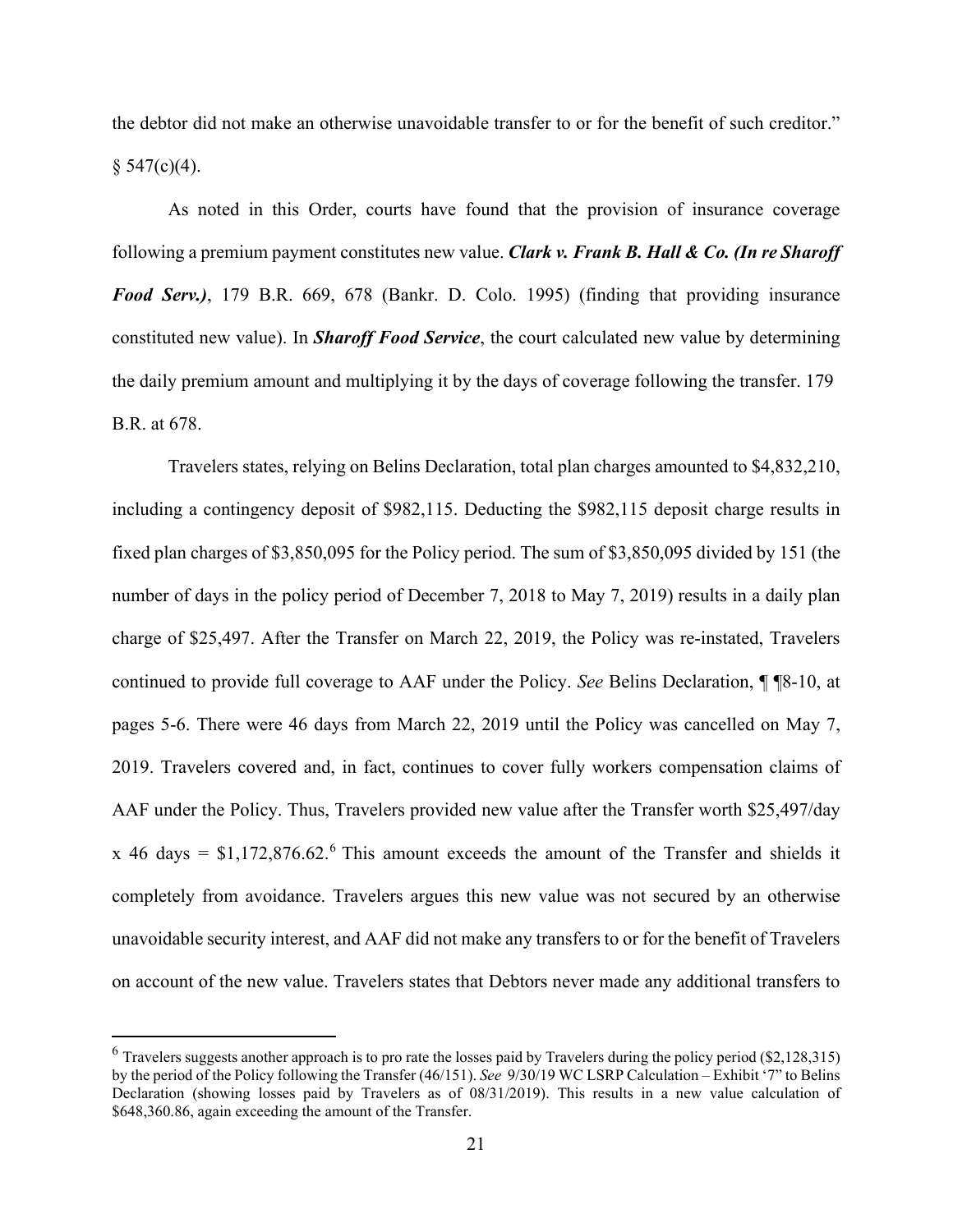Travelers after the Transfer on March 22, 2019. *See* Belins Declaration, ¶ 10, at page 6. Thus, Travelers alleges the requirements of  $\S$  547(c)(4) are met and Travelers is entitled to summary judgment.

Trustee argues Travelers must prove the following elements for its "subsequent new value" defense: (i) Travelers extended new value to Debtors or on Debtors' behalf; (ii) the new value is unsecured; and the new value remained unpaid after the Transfer. *In re Bobby G. Loggins,* 513 B.R. at 713 (citing **G***.H. Leidenheimer Baking Co. v. Sharp (In re SGSM Acquisition Co., LLC)*, 439 F.3d 233, 242 (5th Cir. 2006)). The subsequent new value defense relies on the same definition of new value as the contemporaneous exchange for new value defense. *See id*.

Plaintiff states that Travelers only support to avoid the Transfer for new value is Travelers' single, conclusory statement: "courts have found that the provision of insurance coverage following a premium payment constitutes new value." (ECF No. 11 at  $\P$  22). Plaintiff maintains this statement is an oversimplification of the facts and fails to consider the specifics of this case. *See supra* at ¶¶ 26, 27. Moreover, Plaintiff argues that other courts have found payment of past due insurance premiums are not new value. *See, e.g., In re NWL Holdings, Inc***.**, 2013 WL 2436667, at \*3 ("Here, there is no dispute that the premium installment due date was before the period of insurance coverage it paid. However, the Debtors did not pay the insurance premiums on time.… The failure to make those payments on time made them a payment on account of an antecedent debt."); *Peltz v. United Health Care (In re Bridge Info. Sys., Inc***.)**, 299 B.R. 567, 571– 73 (Bankr. E.D. Mo. 2003) (Premium payments found not to be new value because statutory grace period does not extend the time in debtor becomes obligated to pay premiums (the date incurred) and, therefore, late payments were antecedent debt.).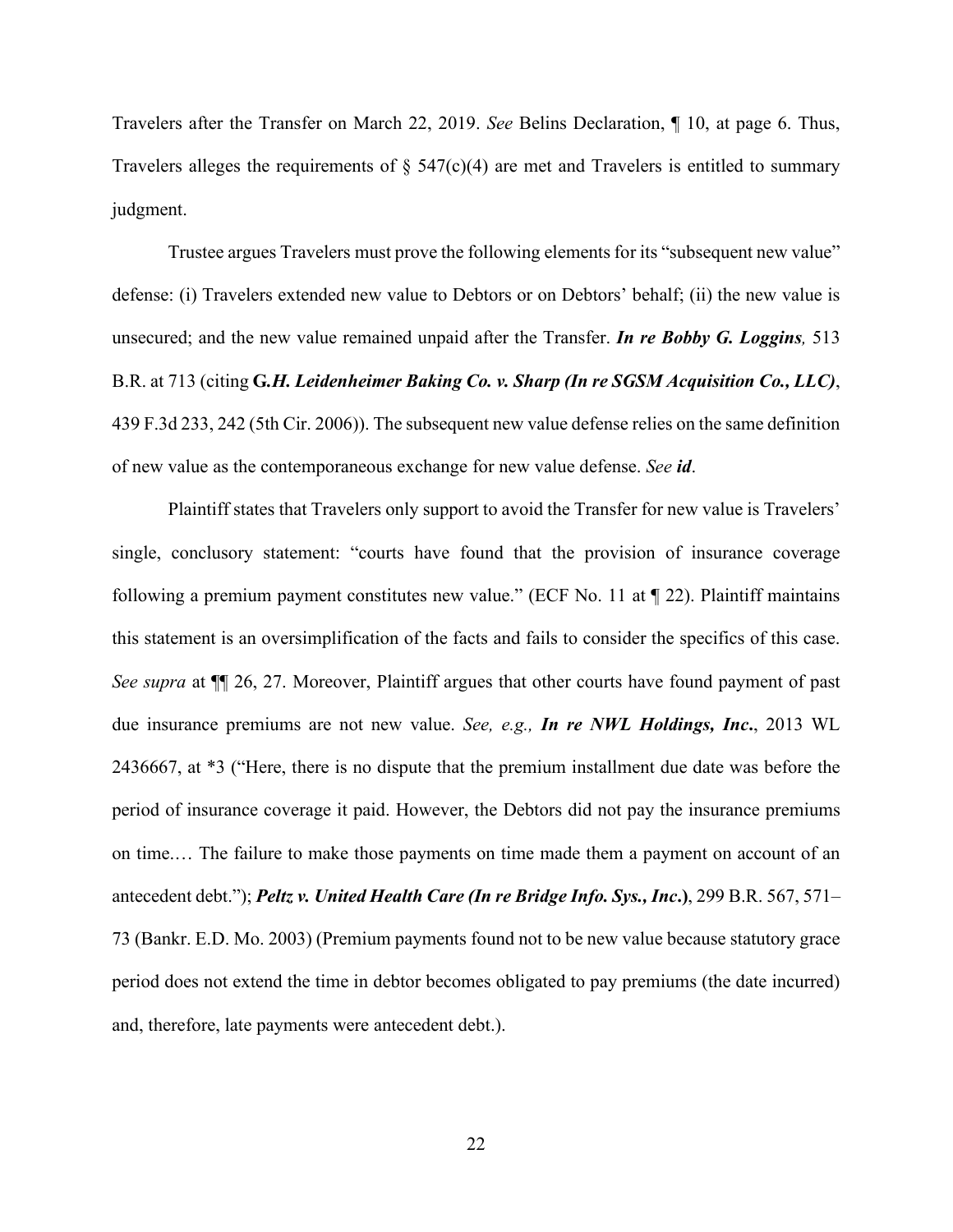Plaintiff maintains that Travelers agreed to provide one full year of coverage in exchange for payment of the Premium, which was due at the Policy's inception. Further, as consistently recited in the Trustee's pleadings, the Premium included the Transfer. Plaintiff acknowledges the Premium was not paid when due but was eventually paid prior to cancellation. Trustee argues Travelers did not provide incremental, replacement, or renewal coverage in exchange for the Transfer. Rather, Travelers withdrew its warning of imminent cancellation, leaving the Policy intact with no changes to existing coverage. As a result, the Transfer was payment of an antecedent debt as a delayed, out of the ordinary course payment, only made after multiple attempts to invoice and pressure the Debtor.

Trustee states Travelers' analysis of the amount of alleged new value is not admissible summary judgment evidence because Travelers submitted no evidence to support its analysis. For example, although the Belins Declaration concludes the LSRP retrospective rating adjustment determined that total plan charges of \$4,832,210 are due under the Policy, there is no analysis or explanation provided concerning how this number was calculated. *See* Belins Declaration, at ¶ 10. Plaintiff argues if Ms. Belins sought to make this statement at trial it would be excluded because it lacks foundation, is not made on Ms. Belins' personal knowledge, and Ms. Belins does not explain if she is qualified to calculate this sum. Similarly, Exhibit 7 to the Belins Declaration is a "conclusory, incomprehensible morass of numbers that would be inadmissible at trial" without more fulsome testimony to establish from where the data was derived, whether it was accurate, and how the amounts described therein were calculated. Furthermore, Plaintiff argues the adjustment of the Premium upon termination of the Policy was always expected and it is unclear how this changes that the Premium, including the Transfer, was due, owed, and paid without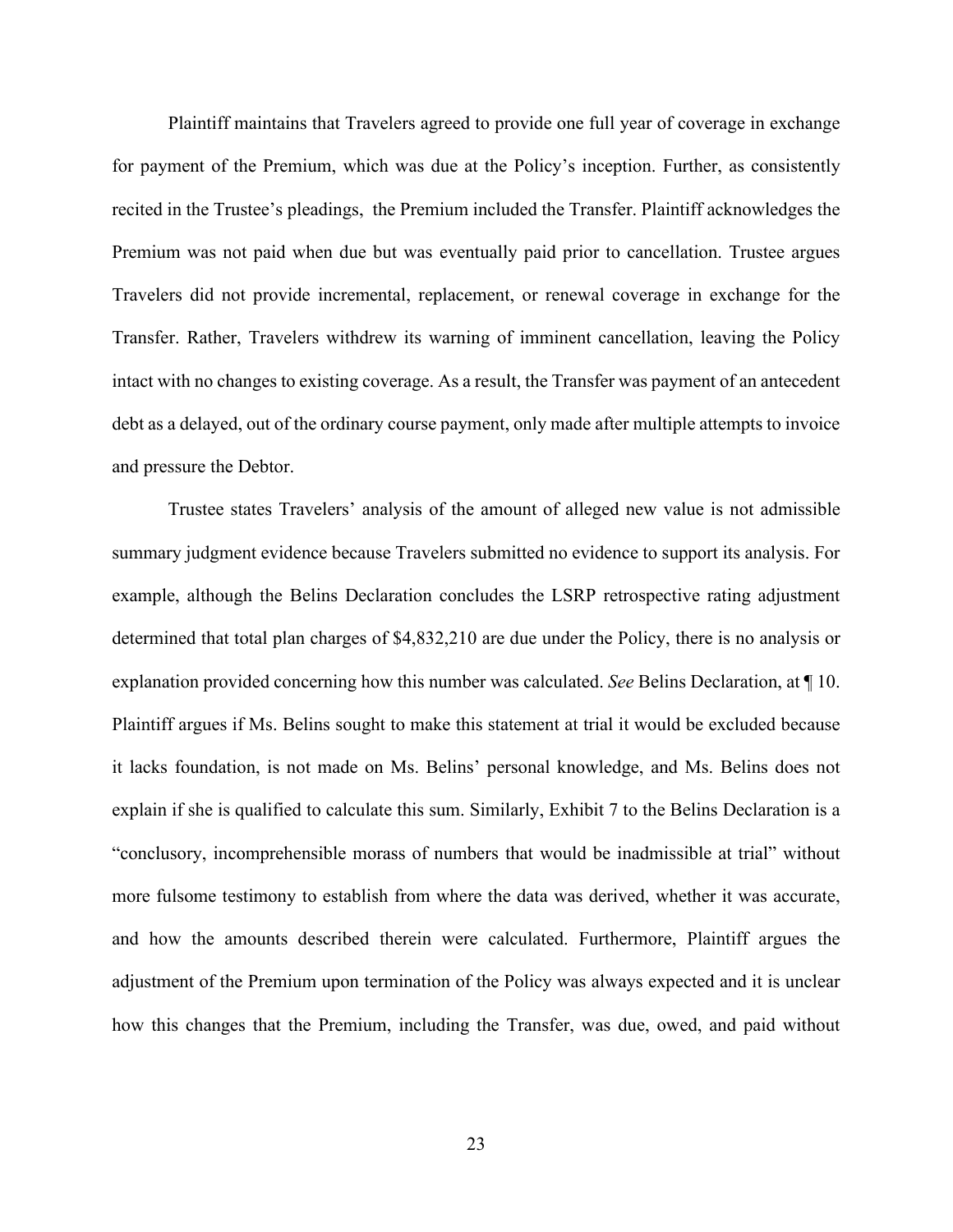interruption or change to the Policy coverage. This is not "new" value. Belins Declaration at ¶ 8, Policy at p. 60 of 128.

Finally, Trustee argues that Travelers seeks to calculate the alleged new value by using the "total plan charges," but there is no basis for such a calculation. No case cited by Travelers calculates alleged new value based on "total plan charges." *See In re Sharoff Food Serv.*, 179 B.R. at 678 (stating "the payment of insurance claims" does not constitute new value). Additionally, Travelers also includes a *per diem* rate through the Policy's post-petition cancellation date. Trustee argues Travelers is not entitled to allege "new value" provided post-petition. Trustee argues courts have concluded that new value advanced after the petition date should not be considered in a creditor's new value defense. *See Noreen Wiscovitch-Rentas v. PDM Assoc. (In re PMC Mktg. Corp.,* 518 B.R. 150, 157 (1st B.A.P. 2014) *(*citing *In re Friedman's Inc. v. Roth Staffing Companies, L.P. (In re Friedman's Inc.),* 738 F.3d 547, 557 (3rd Cir. 2013) (noting that the vast majority of courts have concluded that new value advanced after the petition date should not be considered in a new value defense)

Travelers' Reply argues Trustee's cases that insurance coverage provided after a premium payment does not constitute new value are easily distinguishable. In *NWL Holdings*, the court held that the defendant "must establish that the transfer was made before new value was given." *Giuliano v. RPG Mgmt. (In re NWL Holdings, Inc.***)**, No. 08-12847, 2013 Bankr. LEXIS 2360, at \* 26-27 (Bankr. D. Del. June 4, 2013). There, the court found that "the premiums the Debtors paid to [the defendant] were for future coverage as is the case with most insurance policies." *Id.*  at \* 27. The court denied summary judgment as to just one of the transfers because there was "no evidence presented about what period of insurance coverage [the transfer] provided." *Id.* Here, by contrast, Travelers has presented evidence as to the amount of new value specifically following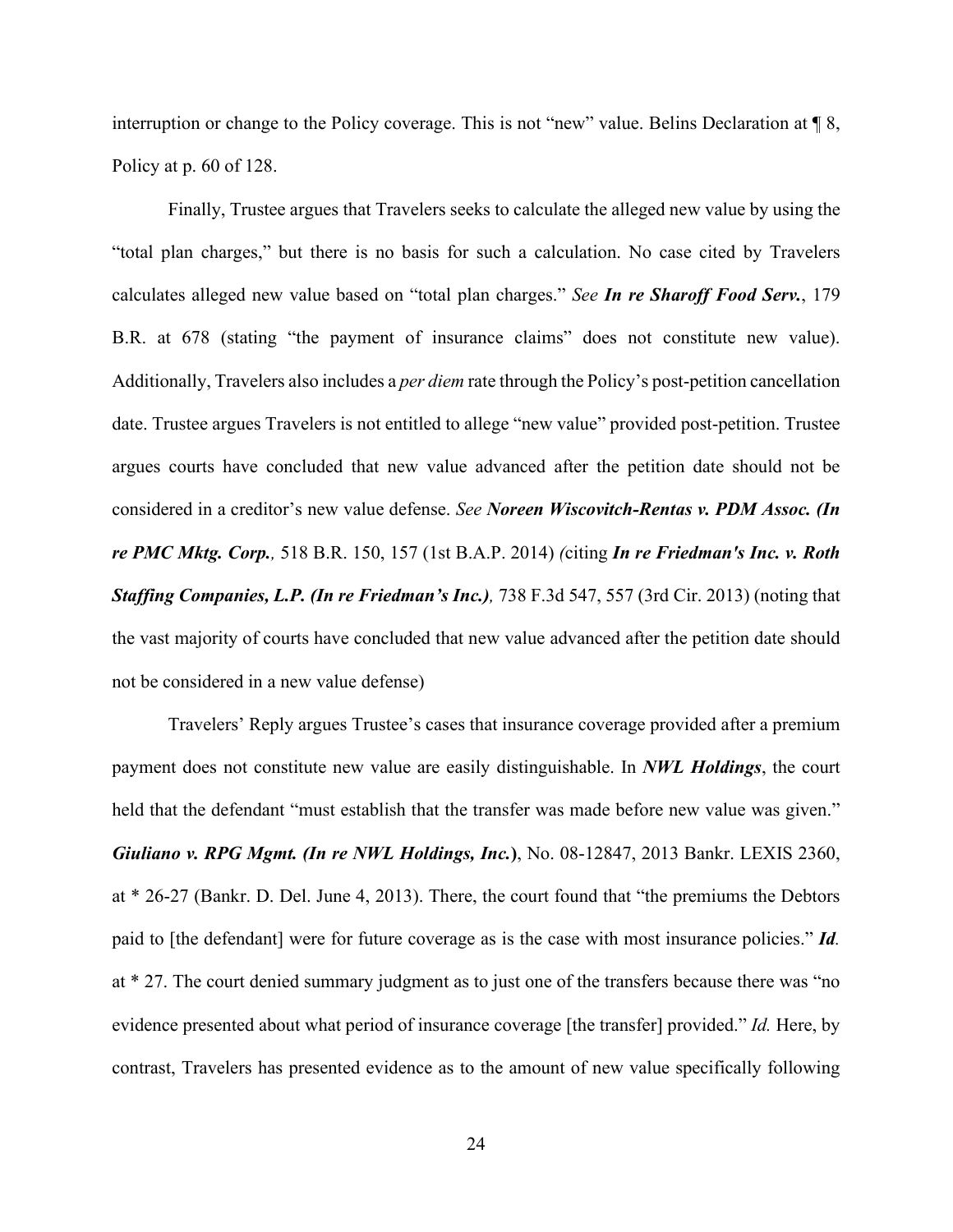the Transfer, including the provision of new and expanded coverage. The *Peltz* case cited by the Trustee does not mention the new value defense. 299 B.R. 567.

The Trustee argues that Travelers' analysis of the amount of new value is unsupported by admissible summary judgment evidence. Travelers states that the cost and value of the insurance coverage for the truncated policy period was \$3,850,095 (equal to \$4,832,210 in Total Plan Charges minus a \$982,115 contingency deposit included in the total). Travelers argues that this is established by the business record that Travelers attached to its Motion, *i.e*. Exhibit "7" to the Belins Declaration, Exhibit 7 to the Amended Belins Declaration, and Exhibit "FM2" to the Moylen Declaration, all of which are the 09/30/2019 WC LSRP Calculation. Travelers asks the Court to find that Exhibit 7 is properly authenticated business record which would be competent summary judgment evidence.

Travelers argues the Trustee has not challenged the portion of the Belins Declaration that serves as a business records affidavit. Likewise, the Supplemental Belins Declaration and the Moylen Declaration show that the 09/30/2019 WC LSRP Calculation is a business record containing relevant, accurate, and uncontested factual evidence. The Trustee provided no evidence to rebut these Declarations, and thus fails to demonstrate a fact issue on this point. The undisputed fact is that each day of coverage was worth \$25,497 (equal to \$3,850,095 divided by 151, the number of days in the truncated policy period). The Trustee argues that new value provided postpetition does not count. Travelers argues that the Court need not decide this issue of post-petition value because even if only pre-petition days are counted, there is still sufficient new value. According to the Trustee, there were 25 days between the Transfer and the petition date. (ECF No. 18 at  $\P$  1). Therefore, Travelers calculates the total pre-petition value is \$25,497/day x 25 days = \$637,425. This new value is more than the amount of the Transfer and thus shields the Transfer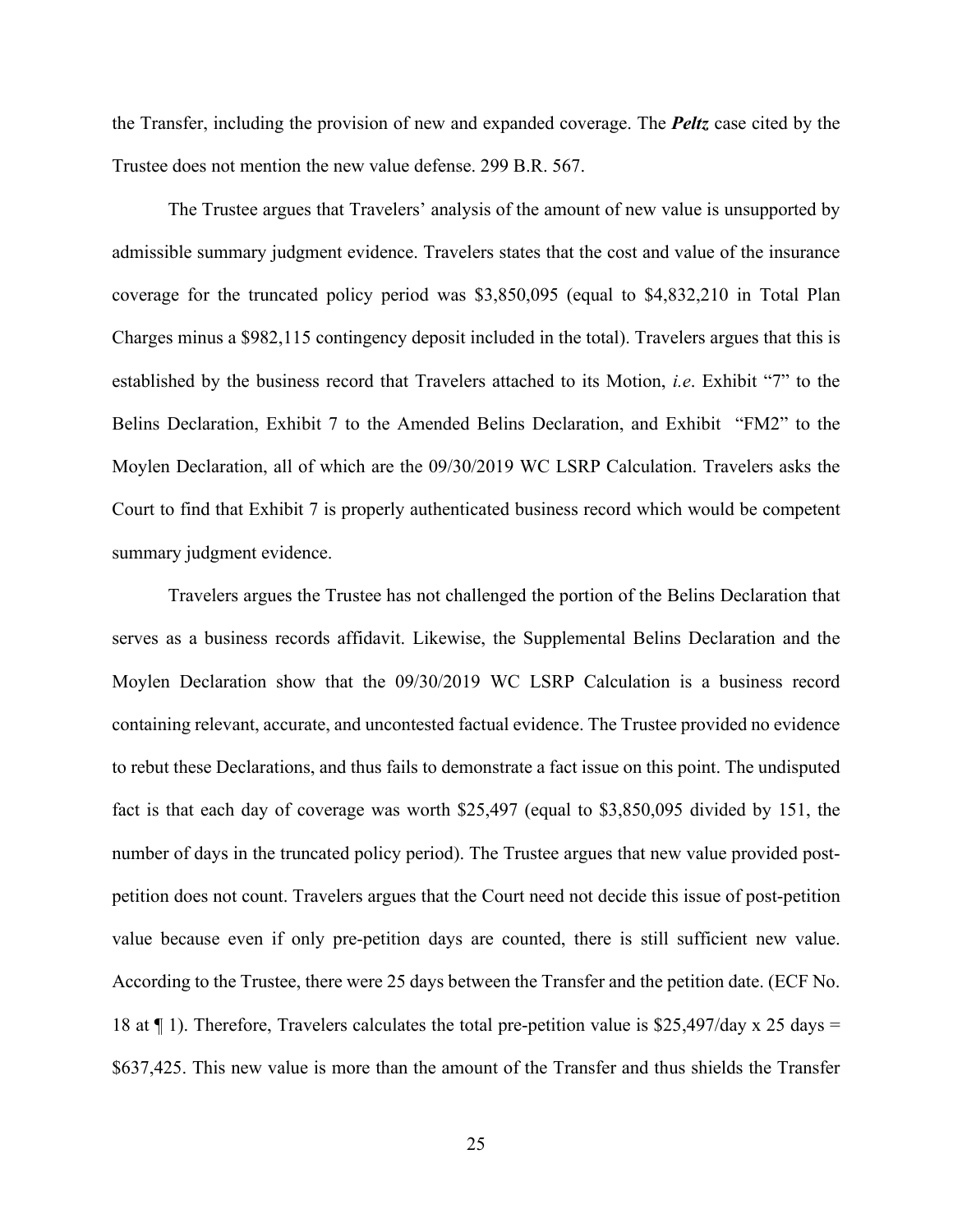from avoidance under  $\S$  547(c)(4). Moreover, the value of the expanded coverage is included in this amount, further demonstrating that Travelers provided "new" value.

The Court agrees with Travelers. The case law Travelers provides demonstrates that the provision of insurance is new value. Additionally, Travelers was compelled to provide insurance to Debtors under Georgia insurance law. The continuing insurance Travelers provided is not part of the original Premium, but in furtherance of Travelers' obligation to provide insurance. The Court finds that the Belins and Moyer Declarations, as supported by Exhibit 7, are competent summary judgment evidence that Trustee has not rebutted. Without reaching the issue of whether post-petition value is new value under  $\S$  547(c)(4), the Court can find that there was new value provided pre-petition to exceed the amount of the Transfer. The Court finds that Travelers provided new value under  $\S$  547(c)(4), and the Transfer is not avoidable.

# **D. Travelers argues that the Transfer cannot be avoided under § 547(c)(2) because the Transfer was made in the ordinary course of business of the parties and according to ordinary business terms.**

Travelers asserts the Trustee may not avoid the Transfer because it was the payment of a debt of Debtors made in the ordinary course of business of AAF and Travelers, and the payment was made according to ordinary business terms. Under  $\S$  547(c)(2)(B), a trustee may not avoid a transfer "to the extent that such transfer was in payment of a debt incurred by the debtor in the ordinary course of business or financial affairs of the debtor and the transferee, and such transfer was . . . (B) made according to ordinary business terms."  $\S$  547(c)(2). Known as the "objective prong," this provision concerns whether the transfer is consistent with the "customary terms and conditions used by other parties in the same industry facing the same or similar problems." *Ciesla v. Harney Mgmt. Partners (In re KLN Steel Prods. Co.)*, 506 B.R. 461, 468-69 (Bankr. W.D.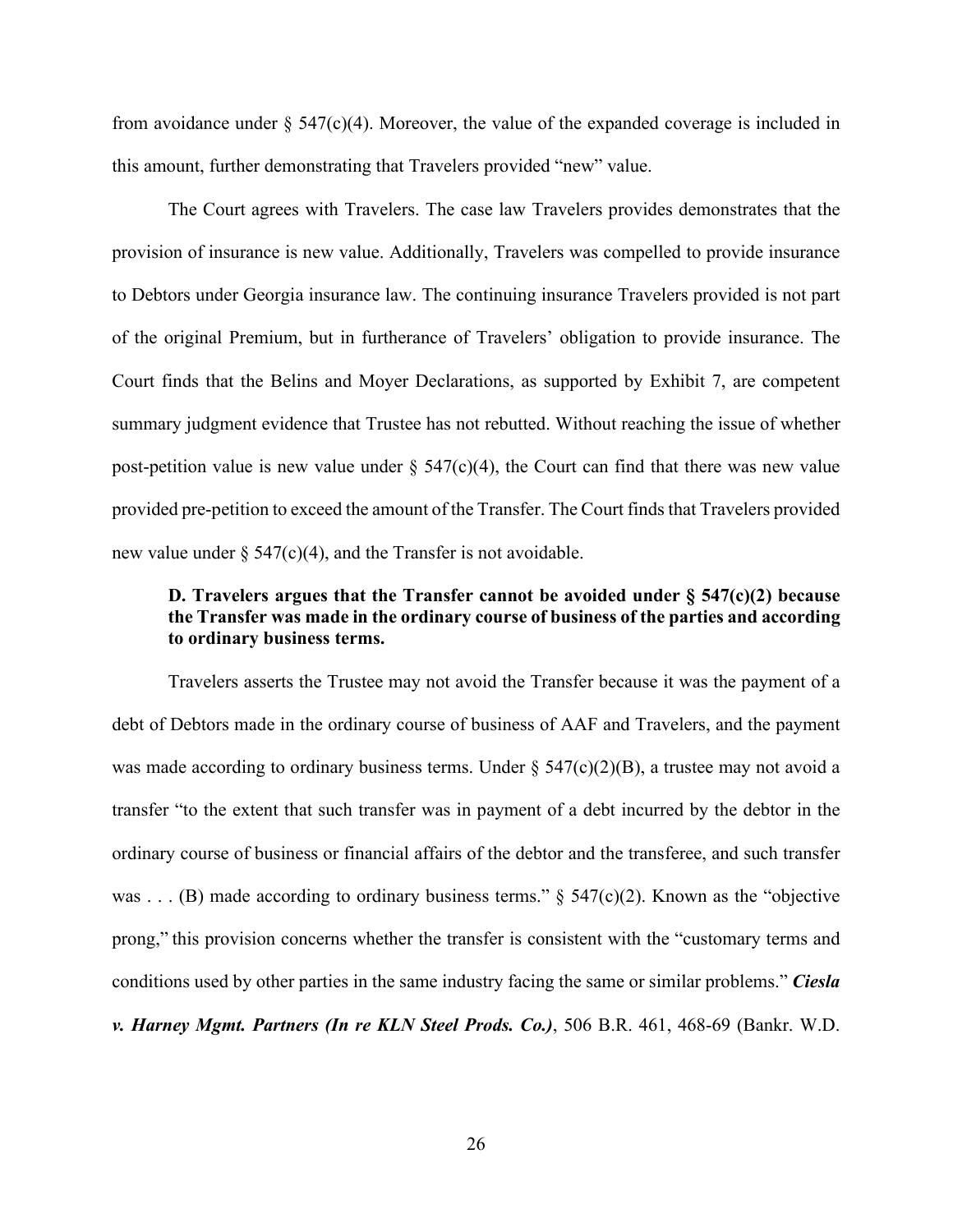Tex. 2014) (citing *Gasmark Ltd. Liquidating Trust v. Louis Dreyfus Nat. Gas Corp. (In re Gasmark, Ltd.)*, 158 F.3d 363, 369 (5th Cir. 2002)).

Defendant states, "ordinary business terms refers to the *range* of terms that encompasses the practices in which firms similar in some general way to the creditor in question engage, and that only dealings so *idiosyncratic* as to fall outside that broad range should be deemed extraordinary and therefore outside the scope" of this prong. *In re Gulf City Seafoods*, 296 F.3d at 368 (emphases in original) (citing *In re Tolona Pizza Prods. Corp.*, 3 F.3d at 1032-33).

Travelers maintains as a threshold matter, the alleged debt at issue (workers' compensation policy premium) was incurred in the ordinary course of business or financial affairs of AAF and Travelers. Debtors, like many other businesses, were required by law to maintain workers' compensation insurance. *See* Ga. Code Ann. §§ 34-9-120 and 34-9-121(a) (workers compensation insurance required by businesses in Georgia) and Ga. Code Ann. § 34-9-126 (employer must submit evidence of workers compensation coverage to Georgia's State Board of Workers Compensation). *See also* Belins Declaration, ¶ 3, at page 3. Travelers is in the business of providing workers' compensation insurance and, as part of the assigned risk pool, has issued assigned risk workers' compensation policies to numerous other businesses. *See* Belins Declaration, ¶ 3, at page 3.

Defendant asserts the Transfer was consistent with customary terms and conditions used by other parties in the same industry. The Fifth Circuit had stated that "for an industry standard to be useful as a rough benchmark, the creditor should provide evidence of credit arrangements of other debtors and creditors in a similar market, preferably both geographic and product." *In re Gulf City Seafoods*, 296 F.3d at 369. Travelers states the product is an assigned risk loss sensitive rating plan workers' compensation insurance policy. Moreover, this insurance is designed for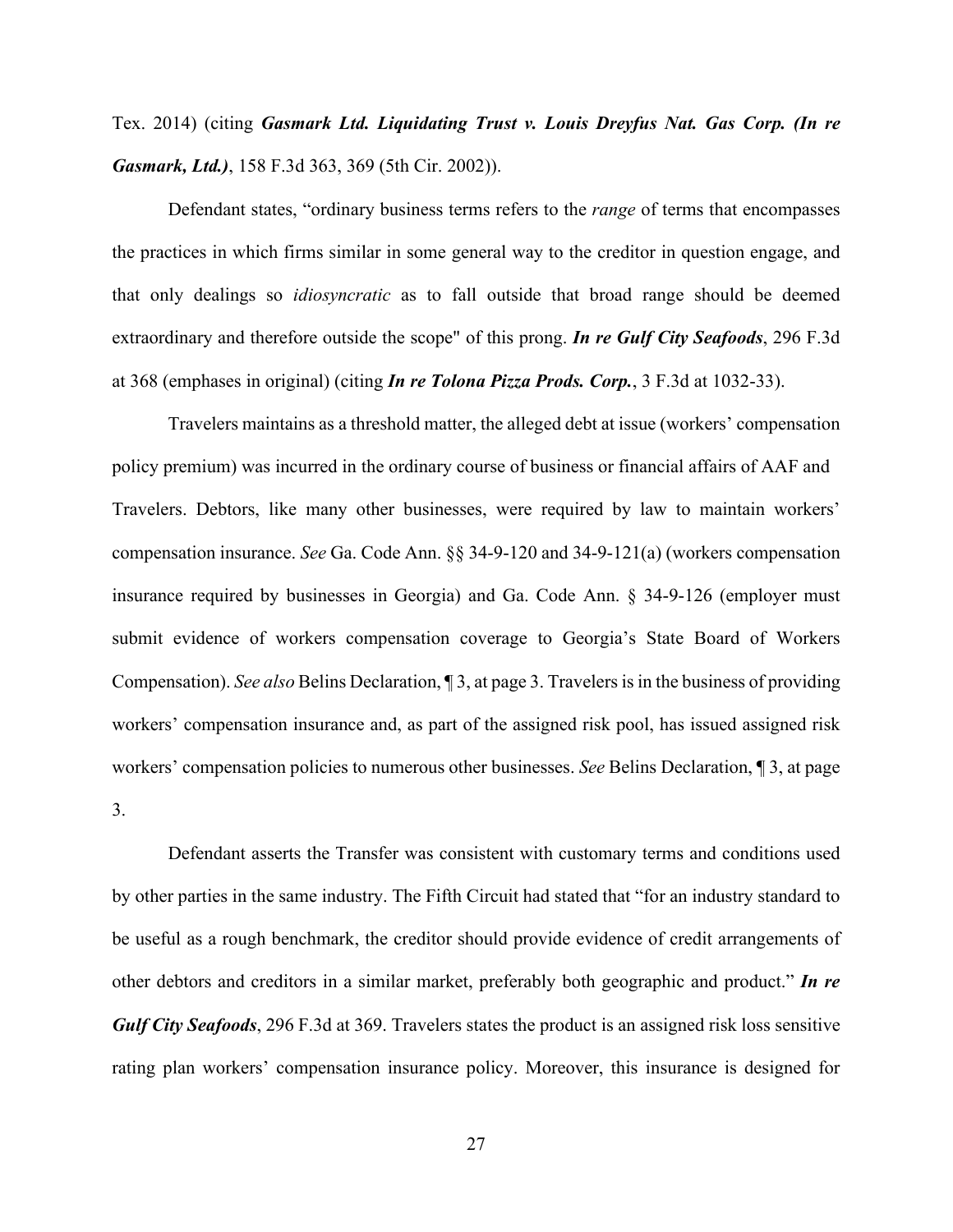companies unable to obtain required insurance through the voluntary market, typically due to their lack of financial wherewithal. Thus, Travelers reasons it is common for companies utilizing this insurance to make a premium payment only after receiving a notice of cancellation, within the time permitted by law for reinstatement. *See* Belins Declaration, ¶ 11, at pages 6-7. Once assigned AAF's application, Travelers was compelled by law to provide the insurance coverage. *See* Belins Declaration, ¶ 4, at page 3. Travelers calculated the premium and deposit in accordance with the NCCI's Loss Sensitive Rating Plan requirements. *See* Belins Declaration, ¶ 11, at pages 6-7. Travelers sent out invoices as required by the rules. *Id*. When Debtors did not pay in full, Travelers sent Debtors a notice of cancellation, as required by the NCCI assigned risk rules and Georgia law. *See* Belins Declaration, ¶ 11, at pages 6-7. Travelers asks the Court to find the Transfer was made according to ordinary business terms and is immune from avoidance under  $\S 547(c)(2)(B)$ .

Trustee emphasizes that the ordinary course defense is available only if Travelers can meet its burden to establish the Transfer was consistent with "customary terms and conditions used by other parties in the same industry facing the same or similar problems." *In re KLN Steel Prods.*, 506 B.R. at 468–69. Plaintiff maintains Travelers cannot meet this burden "by simply showing that (1) its arrangement with [Debtor] is similar to the credit arrangement [Travelers] has with other debtors, or (2) the arrangement is similar to [Debtor's] arrangement with other creditors." *Gulf City Seafoods,* 296 F.3d at 368.

As an initial matter, Plaintiff argues the determination of whether an ordinary course transfer occurred under  $\S 547(c)(2)$  is a fact question because courts must engage in a "peculiarly factual" analysis. *See Braniff Airways, Inc. v. Midwest Corp.*, 873 F. 2d 805, 806 (5th Cir. 1989); *Harman v. First Am. Bank of Md. (In re Jeffrey Bigelow Design Group, Inc.),* 956 F.2d 479, 486 (4th Cir. 1992). Therefore, "the general rule is that the ordinary course of business defense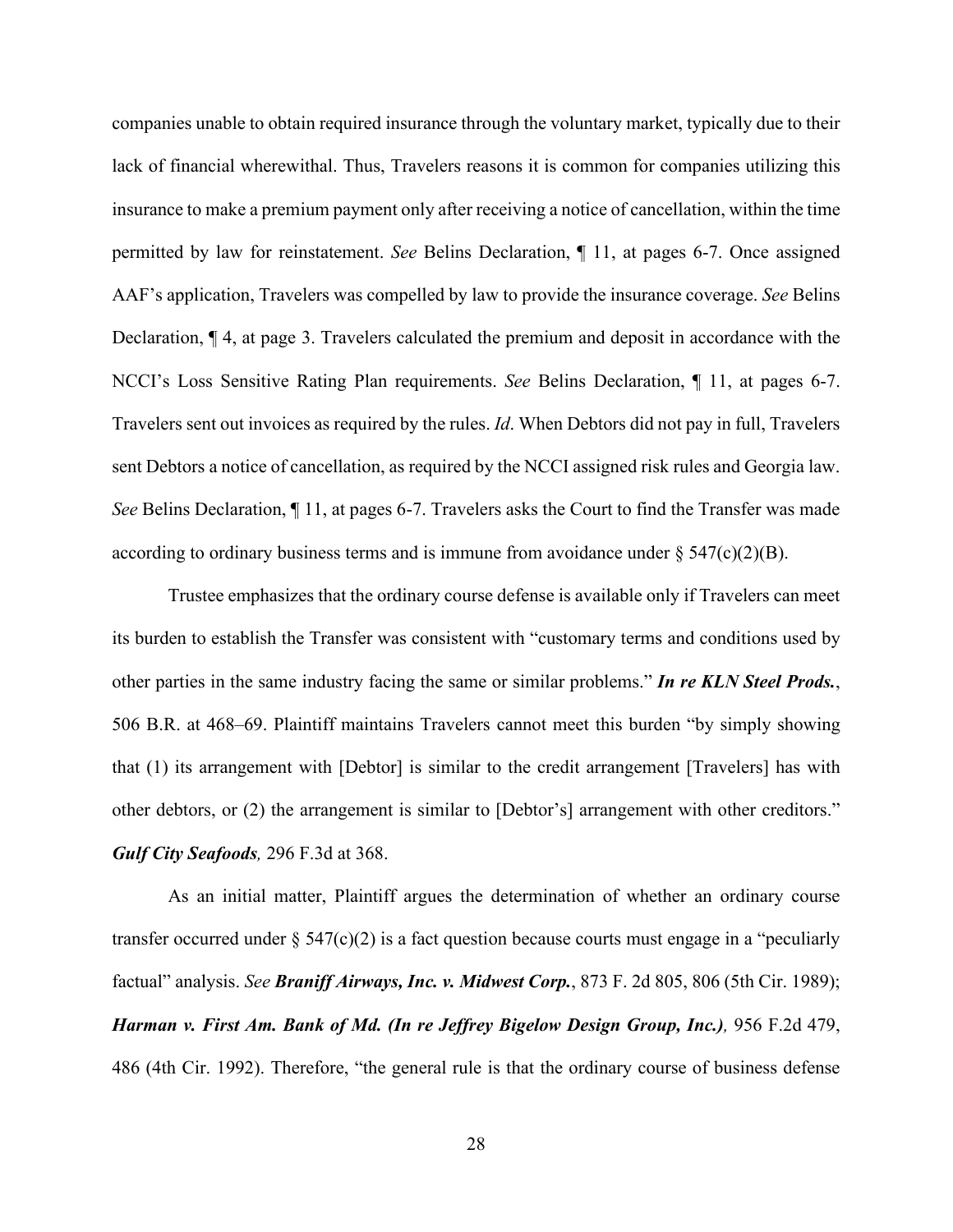cannot be determined on a motion for summary judgment." *In re Ice Cream Liquidation, Inc. v. Niagara Mohawk Power Co. (In re Ice Cream Liquidation, Inc.)*, 320 B.R. 242, 250 (Bankr. D. Conn. 2005); s*ee also In re ACP Ameri-Tech Acquisition, LLC,* No. 09-90082, 2012 WL 481582, at \*7 (Bankr. E.D. Tex. Feb. 14, 2012). The Belins Declaration states only: "It is common for companies utilizing assigned risk insurance to make payments only after receiving a Notice of Cancellation, within the time permitted by law and as set out in the Notice of Cancelation for reinstatement of the applicable policy." Belins Declaration at ¶ 11, pages 6-7. Plaintiff asserts this general, conclusory statement fails to provide the specific information required to establish Travelers' ordinary course defense.

For example, Travelers fails to identify specific industry standards and customary terms and conditions regarding matters such as late payments, whether it is routine to accept late payments without a notice of cancellation, and whether sending a notice of cancellation two days after an invoice for the same amount but before the "due date" is standard industry practice. Trustee asserts these omissions are "fatal" to Travelers' ordinary course defense. *Amarillo Mesquite Grill*, 355 B.R. at 835. "Where a defendant presents only the party's practices and gives no general industry standards for comparison, it has not met its burden under Section 547(c)(2)(B)." *See FBI Wind Down, Inc. v. Careers USA, Inc. (In re FBI Wind Down, Inc.)*, 614 B.R. 460, 495 (D. Del. 2020).

The Belins Declaration further states that Travelers' actions in issuing the Policy, the 01/14/19 Account Bill, the 02/11/19 Account Bill, the Cancellation Notice, the Reinstatement Notice, and the 09/10/19 WC LSRP Calculation were mandated by applicable NCCI and state insurance rules and regulations, along with the Policy, which Travelers followed. To implement mandated billing and notice requirements, Travelers sent the Account Bills as required by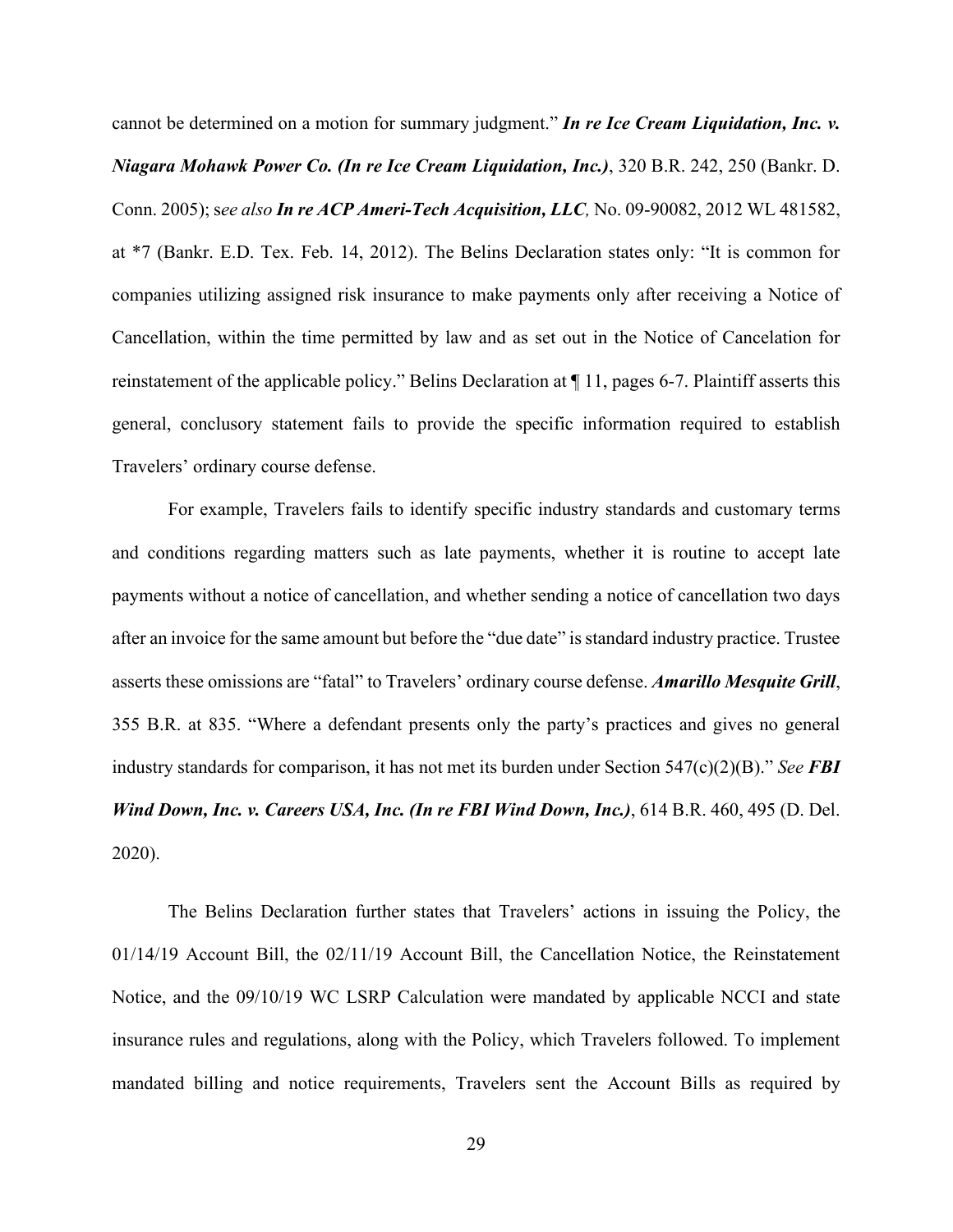applicable rules and regulations, along with Travelers' practices and procedures*.* Trustee points out that Travelers had to comply with these mandates as would any other insurance carrier subject to the assigned risk workers compensation regime established by Georgia's and the NCCI's rules and regulations and Travelers did so in the ordinary course of its insurance business with [Debtor] and under its standard, ordinary and required terms, just as it would have had to do with any of its other insureds in a similar circumstance. Belins Declaration at ¶ 11, pages 6-7. (emphasis added).

Plaintiff argues these statements do not meet the requirements necessary to establish the Transfer occurred in the ordinary course. First, although the Belins Declaration states Travelers sent the various invoices and notices as required by "applicable rules and regulations and Travelers practices and procedures," none of Travelers' practices and procedures were attached to the Motion. Travelers does not identify the applicable NCCI and state rules allegedly addressing why Travelers sent the notices when it did. As a result, neither the Trustee nor the Court knows whether the "rules," "regulations," and "procedures" were applicable, whether Travelers complied with them, or how they are applied in the industry.

More importantly, Plaintiff alleges there is no evidence explaining the ordinary course in the industry or the applicable rules and regulations concerning when such invoices and notices are purportedly "required" and whether what happened here was customary. Trustee argues that the entire Premium was due as of the Policy's inception but was not paid in full in January or during the first eleven days of February. Trustee states Travelers offers no evidence establishing what prompted it to change what it had been doing between December and February 11 and issue a notice threatening cancellation or if this behavior is within the ordinary course of the industry. Travelers has not met its burden to conclusively establish its ordinary course defense as a matter of law.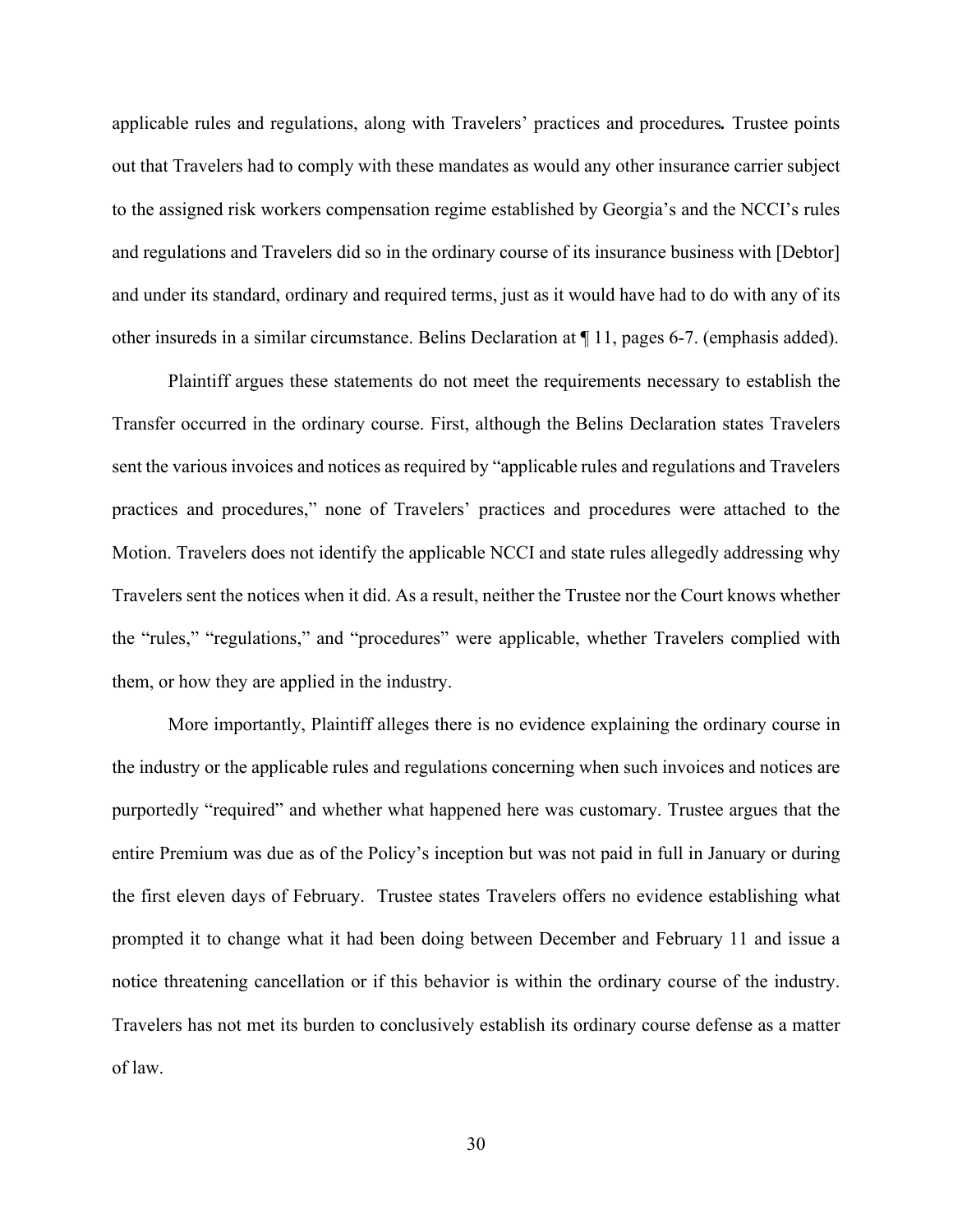In its Reply, Defendant argues although the ordinary course defense involves an issue of fact, courts do in fact grant summary judgment on this defense. *See, e.g.*, *Simon v. Gerdau MacSteel, Inc. (In re Am. Camshaft Specialties, Inc.)*, 444 B.R. 347, 366–67 (Bankr. E.D. Mich. 2011) (granting defendant summary judgment on its  $\S$  547(b)(2)(B) defense). The Trustee does not dispute that the alleged debt at issue was incurred in the ordinary course of business or financial affairs of the parties. Thus, the only issue is whether the Transfer was "made according to ordinary business terms." To support its defense, Travelers relies on the Declarations and business records attached thereto. The Amended Belins Declaration, the Supplemental Belins Declaration, and the Moylen Declaration show that the Transfer was made according to ordinary business terms as such Transfer was mandated by the Georgia WCIP and the NCCI rules and regulations for the Policy to continue in effect.

Travelers argues the Amended Belins Declaration makes clear that "[i]t is common for companies utilizing assigned risk insurance to make payments only after receiving a Notice of Cancellation, within the time permitted by law and as set out in the Notice of Cancellation for instatement of the applicable policy." Amended Belins Declaration, ¶ 11, at p. 6. Travelers asserts Ms. Belins has 20 years of experience in the industry at Travelers and is competent to give an opinion, including an expert opinion, under Rules 701, 702, and 703 of the Federal Rules of Evidence. The Trustee does not present any evidence rebutting her testimony. The Trustee contends that by "threatening" cancellation of the Policy, Traveler's engaged in "unusual collection practices," taking the transaction out of the ordinary course. As noted above, it is common for companies in the industry (those under assigned workers' compensation insurance plans) to make payments after receiving a notice of cancellation. Travelers has established through the Declarations, and the Trustee does not deny, that Travelers was required to send the Notice of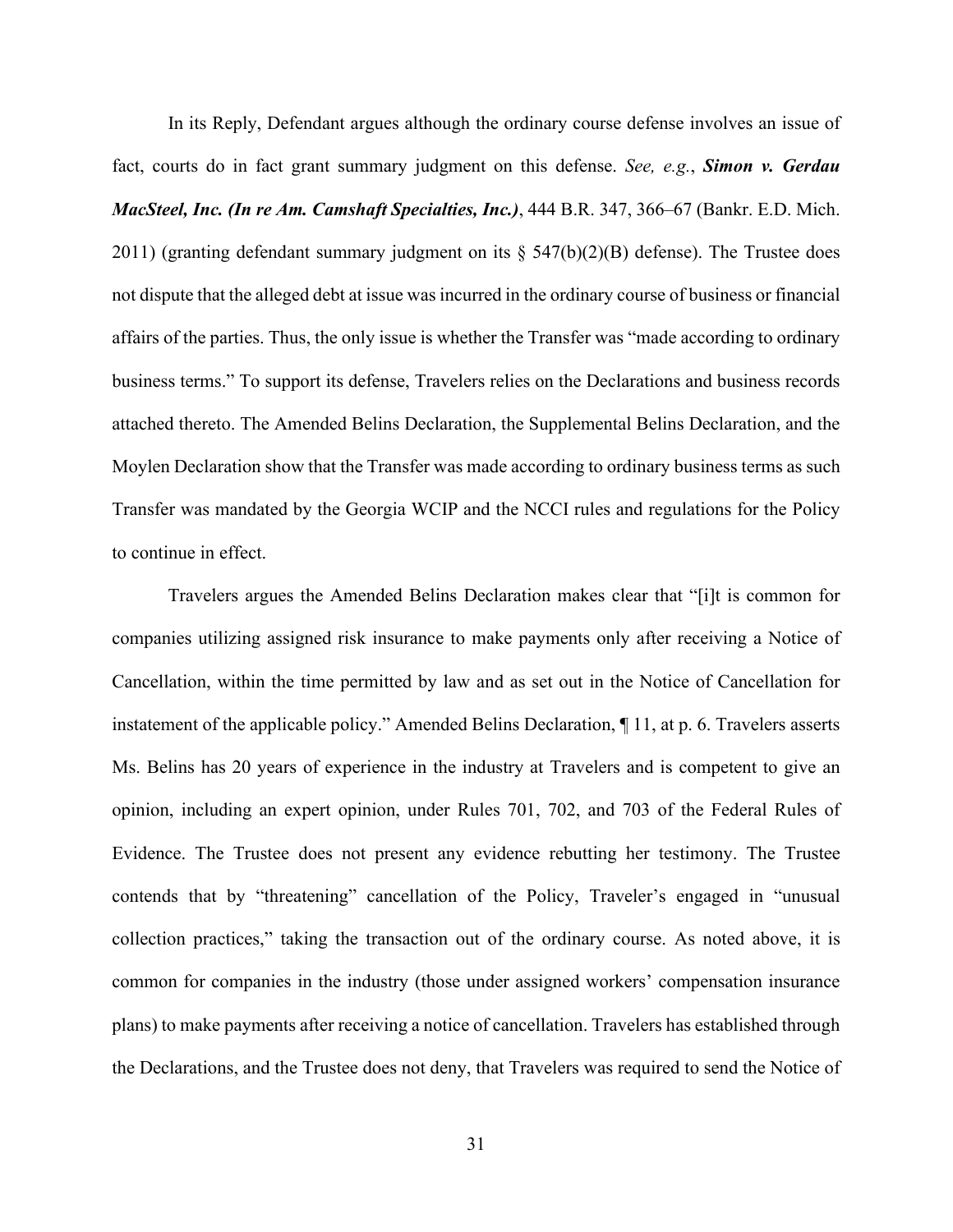Cancellation pursuant to the relevant endorsement in the Policy and the NCCI rules and regulations. *See* Supplemental Belins Declaration, at ¶¶ 8 and 14.

The Court agrees it can grant summary judgment for the ordinary course defense if Travelers can meet its burden to establish the Transfer was consistent with "customary terms and conditions used by other parties in the same industry facing the same or similar problems." *In re KLN Steel Prods. Co.*, 506 B.R. at 468–69. Moreover, Travelers has provided competent and admissible summary judgment evidence in support of its affirmative defense. What Travelers has not done, however, is provide summary judgment evidence explaining the ordinary course in the industry or the applicable rules and regulations concerning when such invoices and notices are purportedly "required" and whether what happened here was customary. Plaintiff maintains Travelers cannot meet this burden "by simply showing that (1) its arrangement with [Debtor] is similar to the credit arrangement [Travelers] has with other debtors, or (2) the arrangement is similar to [Debtor's] arrangement with other creditors." *Gulf City Seafoods,* 296 F.3d at 368. The Court denies summary judgment on this affirmative defense because Travelers has not met its burden for summary judgment.

#### **CONCLUSION**

For the foregoing reasons, it is ORDERED that Defendant's Motion for Summary Judgment (ECF No. 11) is GRANTED IN PART and DENIED IN PART;

It is FURTHER ORDERED that Defendant is GRANTED summary judgment that the Transfer was not a payment on account of an antecedent debt as defined under  $\S 547(b)(2)$ ;

It is FURTHER ORDERED that Defendant is GRANTED summary judgment that the Transfer is not avoidable under  $\S$  547(c)(1) because it was a contemporaneous exchange for new value;